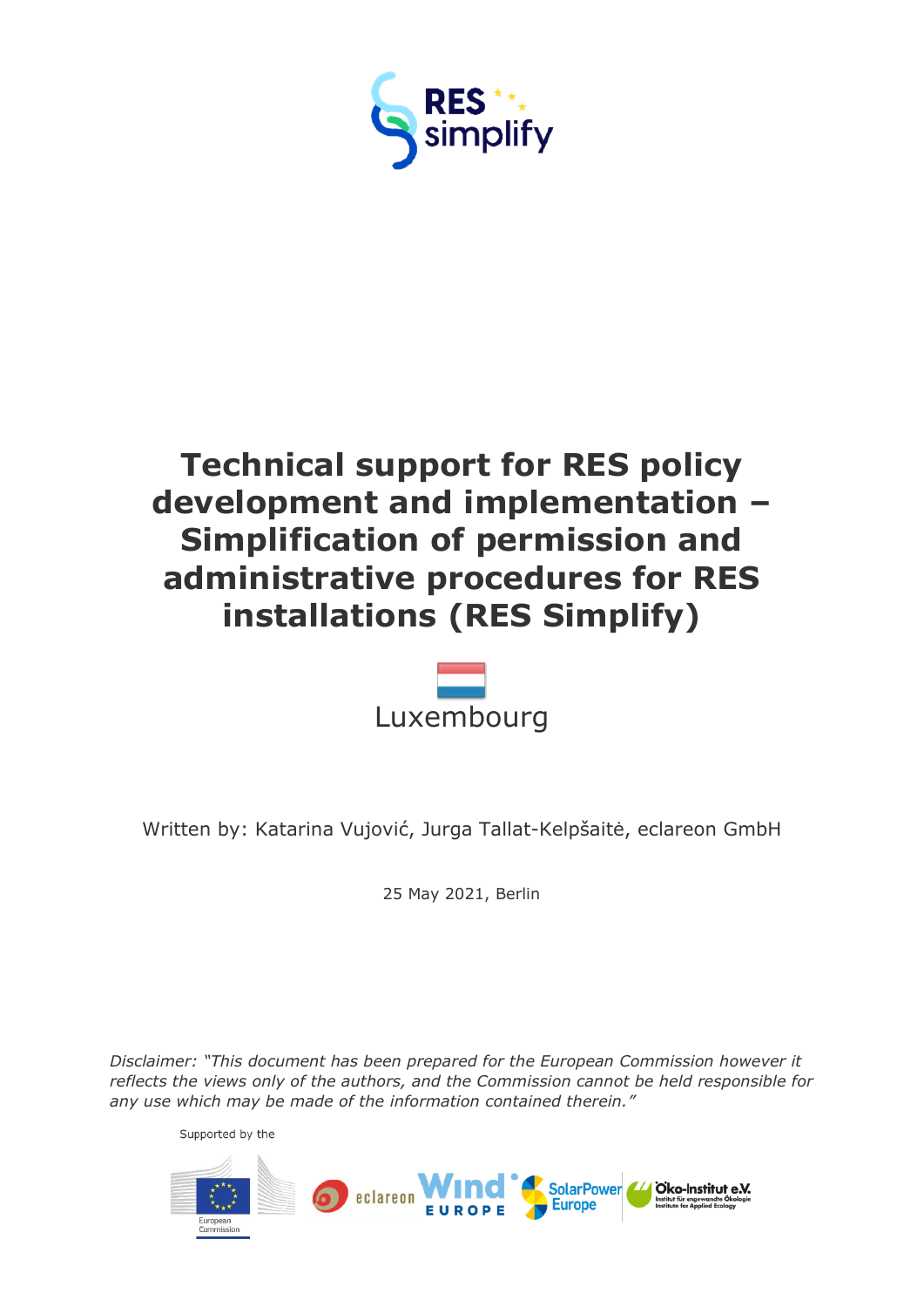## <span id="page-1-0"></span>**Executive summary**

This report covers two relevant RES-E technologies in Luxembourg which are onshore wind and rooftop PV.

For onshore wind, the main obstacle in the site selection phase is finding a suitable location due to the small size of the country. Even if the 102 municipalities have signed the Climate Pact, not all of them are willing to embark on the path of transition to renewable energy. Due to the lack of political commitment of local authorities to switch to renewable energy, some onshore wind projects may be blocked because they are intended in the territory of a municipality that opposes such projects. In addition, the development of onshore wind energy projects may be challenged due to safety standards related to radars. The Direction of the Civil Aviation can eventually refuse the authorisation because wind turbines can be considered an obstacle to air navigation. On the other hand, the selection of suitable rooftops for PV systems does not encounter significant obstacles. The capacity of roofs in Luxembourg for PV systems is still underused.

All in all, the most significant barriers to renewable energy installation permitting take place in the administrative authorisation phase. As an example, there are numerous processes to undergo and permits to obtain before an onshore wind power project can be started, especially related to the Environment Assessment Impact (EIA). Municipalities enjoy wide autonomy in Luxemburg, and their approval of the project is vital in the spatial planning process. Furthermore, the general public has complaint rights in many administrative processes, such as the spatial planning and the EIA. As a result, the complaints can hinder a project or slow it down by years. This is especially the case in the south of the country, as the inhabitants are not yet used to wind farms, in contrast to the northern part of the country, where wind energy projects have been implemented since 1996.

With regard to the grid connection, the operators of renewable power installations are entitled against the grid operators to the connection to the grid. This agreement is based on the standard contract developed by the grid operator and has to be approved by the regulatory authority. The cost of the grid connection has to be completely borne by the plant operator. According to the stakeholders interviewed, there are no significant delays in connecting the installations to the grid. However, given the dominant position of CREOS Luxembourg S.A. within the market, only limited market share is allocated to other distribution companies, and this results in limited potential technological development (International Energy Agency, 2020).

Table 1 contains a traffic light assessment of the relevant process steps for the installation of onshore wind and rooftop PV in Luxembourg.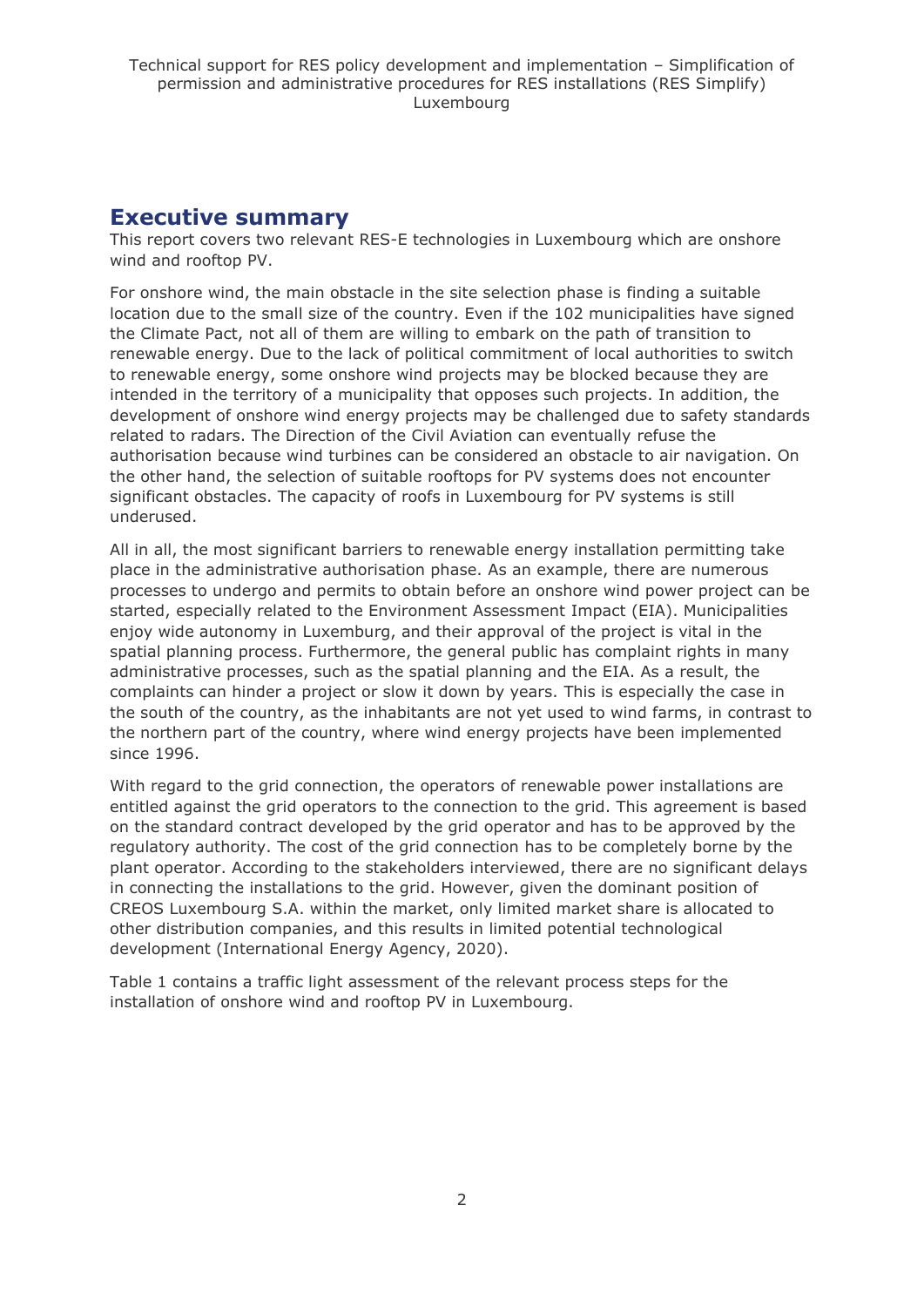

*Table 1: Traffic light assessment of the relevant process steps*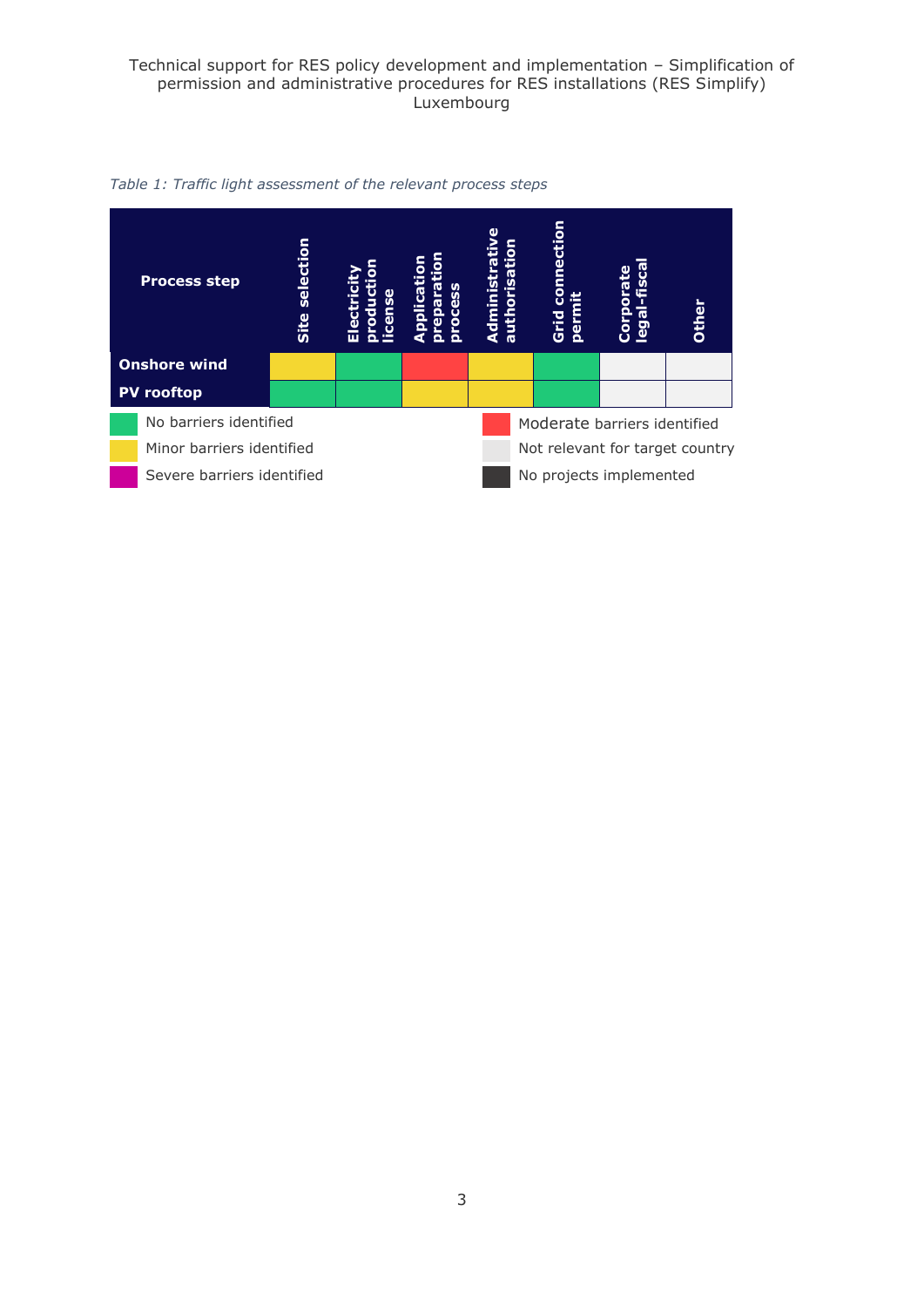## **Table of contents**

| 6. Indicators to measure the performance of the overall process26 |  |
|-------------------------------------------------------------------|--|
|                                                                   |  |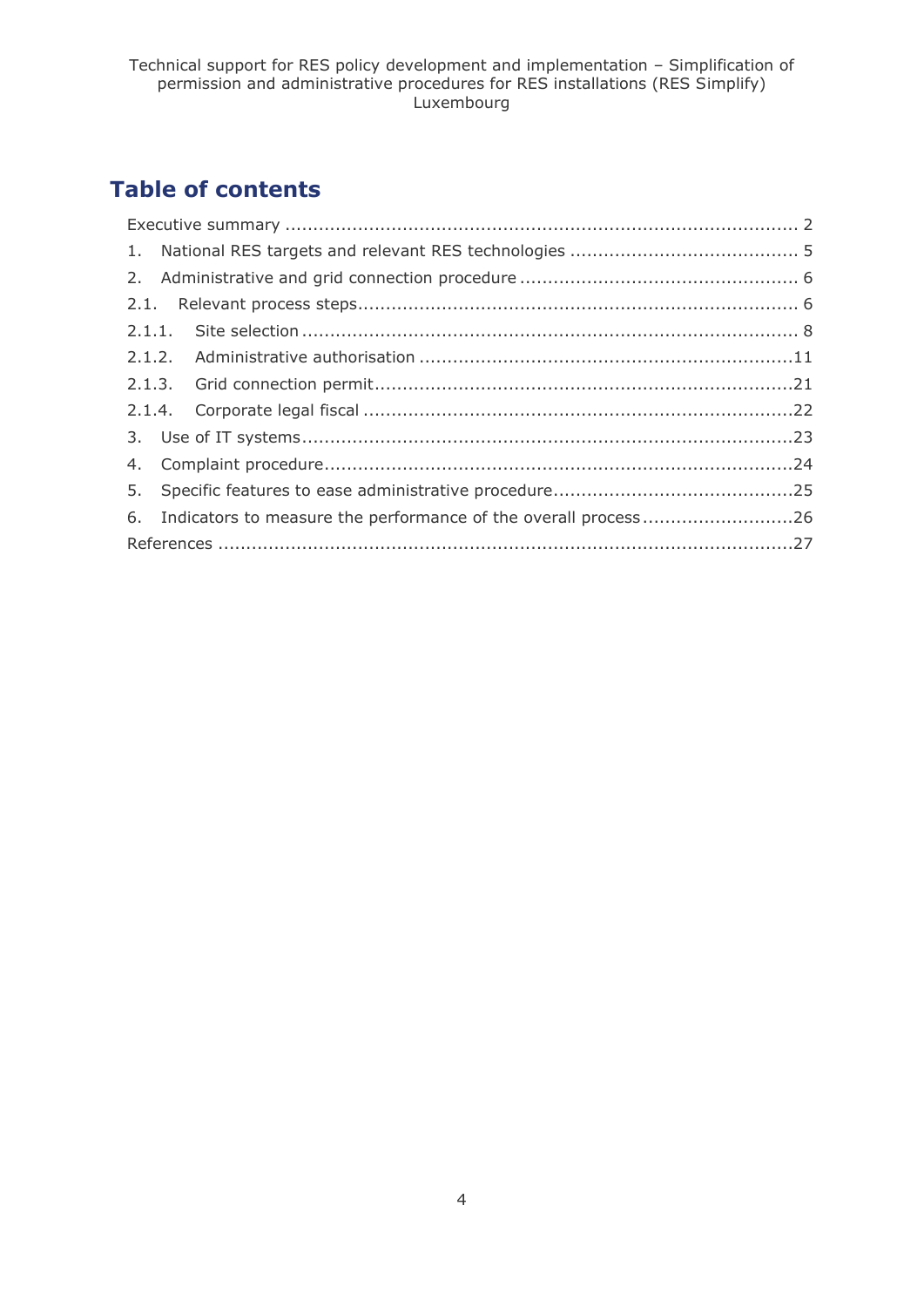## <span id="page-4-0"></span>**1. National RES targets and relevant RES technologies**

Luxembourg is highly dependent on imported energy. To reduce its dependency, Luxembourg plans to increase the overall share of renewable energy source (RES) in its final energy consumption to 25% by 2030, compared to the 2020 level of 11%. In the electricity sector, the share of renewables will rise from 11.9% in 2020 to 33.6% in 2030, and in the heating sector, from the current 13.7% to 30.5% in 2030. Focusing on the predicted shares for each technology and their potential growth for 2030, the biggest increases are foreseen for onshore wind and solar energy in the electricity sector. Biomass will remain an important source of energy for the heating sector, with a share of about two-thirds of this source in the energy mix for heating by 2030. (NECP, 2019)

This report will map the administrative and grid connection procedures as well as related barriers and best practices for two renewable energy technologies – onshore wind and rooftop PV. The installed capacity of photovoltaics is expected to increase significantly in Luxembourg, from 130.39 GWh in 2019 to 1,112 GWh in 2030 (Luxembourg statistics portal, 2021; NECP, 2019). It has to be noted that no distinction between groundmounted and rooftop PV is being made in the NECP when it comes to this 2030 objective (NECP, 2019). However, as for the future growth of solar energy, the government sees the greater potential of rooftop PV instead, since Luxembourg is a small country, but there are approximately 140,000 residential buildings and 5,000 commercial and industrial buildings that can be used for PV solutions (PV magazine, 2017). An exponential growth is also foreseen for the wind energy with a capacity ranging from 281.28 GWh in 2019 to 674 GWh<sup>1</sup> in 2030 (Luxembourg statistics portal, 2021; NECP, 2019).

Even if Luxembourg intends to significantly increase its share of renewable energy in the electricity and heating sectors by 2030, it remains dependent on the cooperation with other EU Member States. This dependency is reflected by the fact that Luxembourg managed to achieve its 2020 renewable energy targets thanks to the EU cooperation mechanisms with Lithuania and Estonia. Indeed, these two countries helped to cover the remaining renewable energy gap to reach the national 2020 target – the share of renewables of 11% in the final energy consumption (International Energy Agency, 2020).

Figure 1 displays the annual deployment of PV and onshore wind between 2010 and 2019. It can be observed that the solar PV deployment took constantly place during the 2010's, however with a peak in 2012 and a decreasing trend since then. The annual new capacities were not that impressive compared to solar PV between 2010 and 2019, except in 2016, the year with the highest newly added onshore capacities in this decade.

 $1$  These 2030 objectives are set according to the target scenario with the upper range value of 25% (NECP, 2019).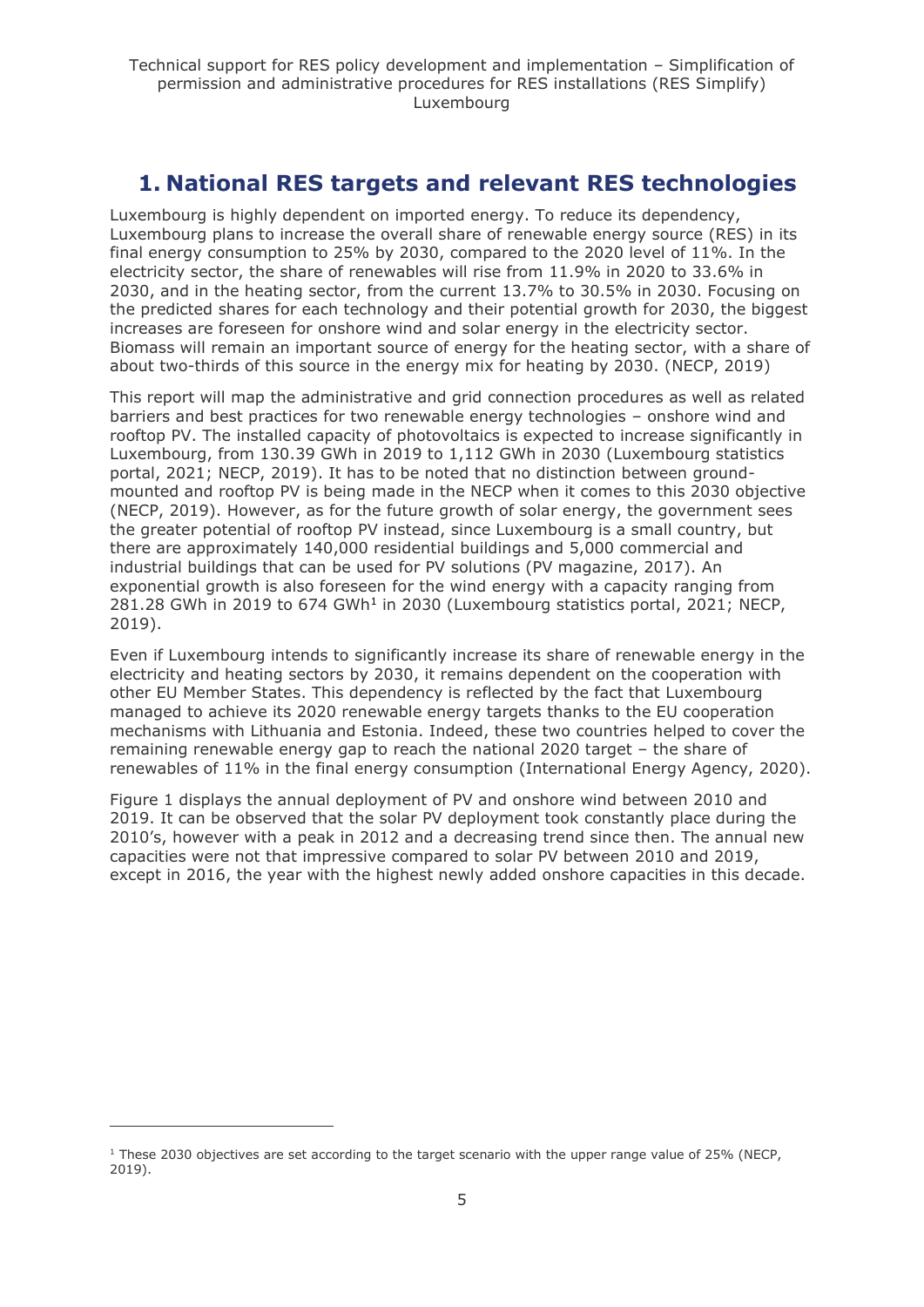

*Figure 1: Annual installed capacity of PV and Wind power 2010-2019*



*Figure 2: Planned deployment of RES-E 2020-2030 in relation to past deployment*

## <span id="page-5-1"></span><span id="page-5-0"></span>**2. Administrative and grid connection procedure**

## **2.1. Relevant process steps**

The first step in an implementation of a renewable energy project is the selection of a suitable location for the realisation of the project. Given the small size of Luxembourg's territory, this can pose a difficulty, particularly for onshore wind projects. For this reason, it is a common practice in Luxembourg for project developers to establish contact with the municipality and the local population in advance of any project, because active and transparent communication facilitates further implementation of the project. In addition, it enables the project developer to secure public and municipal approval for the project at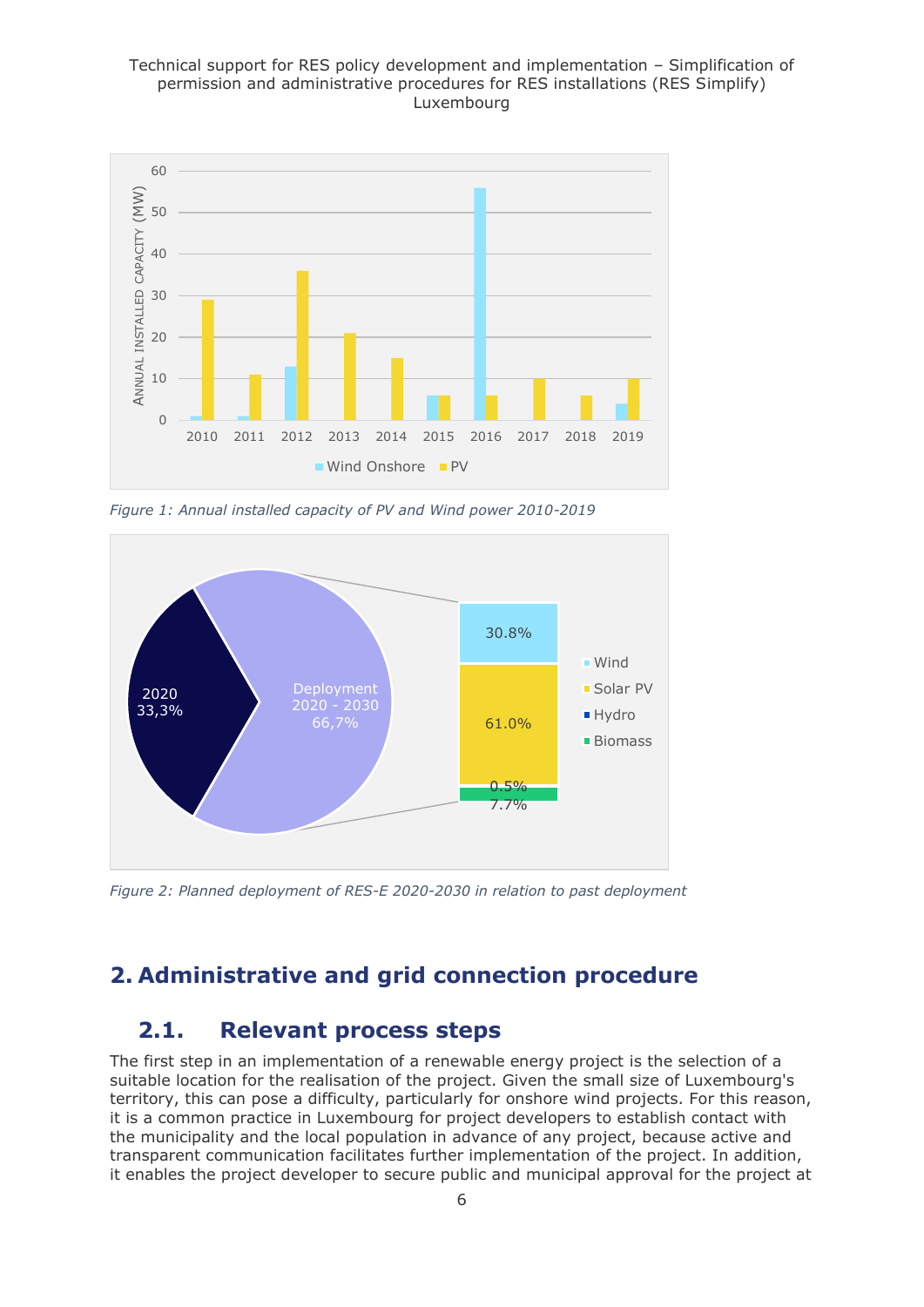an early stage. During this stage, the project developer will also get in touch with the public grid operator CREOS to examinate whether it is possible to connect the project to the grid in the selected location.

When the location for the onshore wind project is chosen, project developers will initiate the administrative authorisation procedure. The administrative authorisation procedure for onshore wind in Luxembourg includes inter alia the spatial planning and environmental impact assessment (EIA) procedure, as well as obtaining the operating permit for classified establishments (*commodo/incommodo*), the 'nature protection' permit, the building permit and an authorisation for obstacles to air navigation.

The implementation of the onshore wind project can take longer due to the authorisation of obstacles to air navigation from the Civil Aviation Authority (DAC) as well as the 'nature protection' permit, and in particular due to the studies on environmental and safety impacts of the project, if required by the Grand-Ducal Regulation of 15 May 2018 establishing the lists of projects subjected to an environmental impact assessment (EIA). According to Annex IV of this regulation, wind farms of at least 2 wind turbines with a total power of more than 100 kVA are subject to a case-by-case impact assessment (art. 2 and Annex IV Règlement Grand Ducal du 15 mai 2018), considering predefined selection criteria (Annex I Loi modifiée du 15 mai 2018). Given the requirements for the environmental impact assessment studies, preparing them can be tedious and timeconsuming, especially for onshore wind projects. The result is that if some new species of fauna and flora become *protected species*, the project developer must start the procedure all over again.

Once the Ministry of Environment, Climate and Sustainable Development (*Ministère de l'Environnement, du Climat et du Développement durable - MECDD*) approved the impact assessment, the onshore wind project developer has to apply for the 'nature protection' permit, the operating permit for classified establishments (*commodo/incommodo*) and building permit. Since the competent authority for building permit is the municipality, the content and requests for an application may vary from municipality to municipality. In addition, the approval will only be granted if the application complies with the General Development Plan (PAG), where applicable, to the Special Development Plan (PAP) and ultimately to the building, public road and site regulations (art. 37 Loi du 19 juillet 2004).

For rooftop PV systems, the administrative authorisation procedure is simpler and requires fewer permits compared to onshore wind projects. However, like onshore wind projects, rooftop PV systems need to obtain the operating permit for classified establishments (*commodo/incommodo*), the 'nature protection' permit and the building permit. With respect to the operating permit for classified establishments (*commodo/incommodo*) rooftop PV systems only need to be reported to the Environment Agency, and this declaration includes certain information and plans of the installation (art.2 and Annex Loi du 26 juillet 1999).

When selecting the location for the rooftop PV system, the requirements set in the Regulation on Buildings, Public Roads and Sites must be taken into account, which are later relevant for the building permit. There are also specific requirements for PV systems to be installed on historical buildings. According to the Regulation, rooftop PV installations on buildings classified as national monuments need to be assessed by the National Sites and Monuments Service (*Service des sites et monuments nationaux* – SSMN) and the National Sites and Monuments Commission, and later approved by the Minister of Culture (art. 2 and art. 40 Loi du 18 juillet 1983).

In contrast to onshore wind projects, rooftop PV projects are not included in the list of projects that are subject to an environmental impact assessment contained in the Grand-Ducal Regulation of 15 May 2018. Therefore, no environmental impact assessment is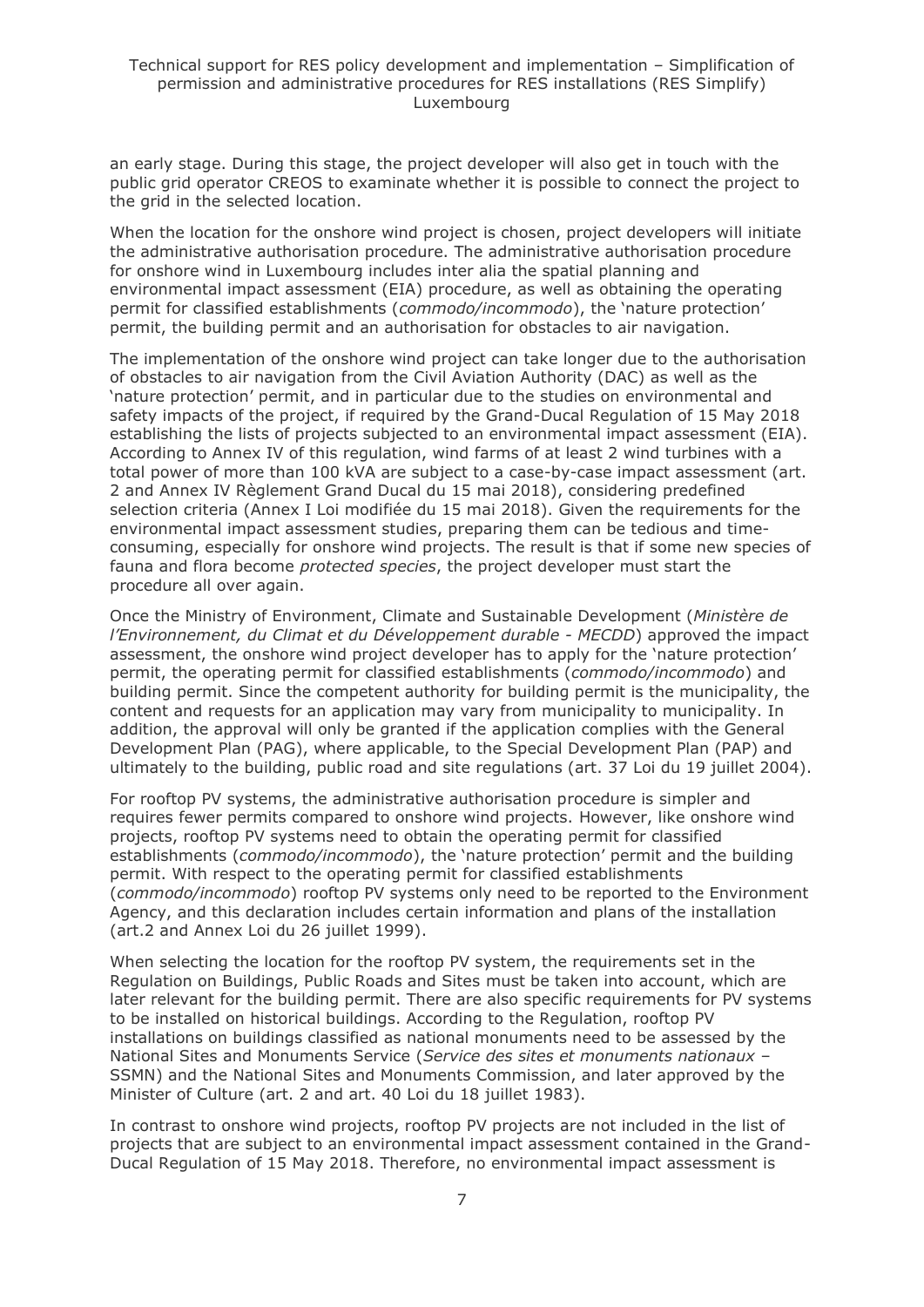needed for this technology. This is because the solar potential is not yet sufficiently exhausted in Luxemburg. However, new regulations for the development of rooftop PV projects are currently underway (Zens, 2021).

After obtaining all the necessary permits, the project developer can apply to the grid operator for the connection of the installation to the grid. In Luxembourg, one public grid operator, CREOS Luxembourg S.A., is mainly responsible for the grid connection, although four other private operators are more active at the local level [\(Ville de Diekirch,](http://www.diekirch.lu/) [Hoffmann Frères Energie et Bois s.à r.l.,](http://www.electris.lu/) [Ville d'Ettelbruck](http://ettelbruck.lu/) and [Sudstroum S.à r.l. & Co](http://www.sudstroum.lu/)  [S.e.c.s.\)](http://www.sudstroum.lu/).<sup>2</sup> In addition, it is more difficult to find an available connection point for renewable energy installations in the north of the country, because the grid infrastructure is not sufficiently expanded there.

## <span id="page-7-0"></span>**2.1.1. Site selection**

## **Process flow**

Site selection is the first step in the implementation of a renewable energy project. For onshore wind, the project developer typically leases land suitable for the implementation of the project from the municipality. Two documents are important when deciding on the location for the construction of the onshore wind power installation: The General Development Plan (*plan d'aménagement general* - PAG) and the Special Development Plan (*plan d'aménagement particulier* - PAP).

The General Development Plan (PAG) (Guichet.lu, 2018a) contains a set of regulatory requirements for the future land use in the municipal territory and divides the municipal territory in different land use zones. The initiative to draw up or amend a General Development Plan lies exclusively with the board of aldermen (*collège échevinal*). However, project developers can contact the board of aldermen and request the initiation of amendments to the General Development Plan (art.3 Loi du 19 juillet). Such request can be expressed in oral or writing. The drawn up or amended General Development Plan has to be approved by the municipal council (*conseil communal*) and the Minister for Home Affairs (art. 3 and art. 4 Loi du 19 juillet). If the drawn up or amended General Development Plan affects also green zones, it needs to be approved also by the Ministry of the Environment, Climate and Sustainable Development (art.26 Loi du 19 juillet 2004) (for more information see section 2.1.2).

Special Development Plans (PAP) (Guichet.lu, 2018b) are subordinate plans to General Development Plan and have to be in line with the municipal building regulations. They implement and specify the type and the extent of land use in a particular zone in the General Development Plan or part of the zone. There are two forms of Special Development Plans: (1) 'new development' Special Development Plan (*PAP 'nouveau quartier'*) for undeveloped zones and (2) 'existing development Special Development Plan (*PAP 'quartier existant'*) for the existing and already developed zones (art. 31 Loi du 17 avril 2018).

In some cases, the Special Development Plan needs to be amended. These cases cover for example a change of a defined use of a land plot, which requires amending the General Development Plan; cases when the planned activity requires division of several plots of land; or any activity which deviates from the General or the Special Development Plan or the municipal building regulations (art. 27 Loi du 19 juillet 2004).

<sup>2</sup> https://web.ilr.lu/FR/Particuliers/Electricite/Informations-utiles/Les-acteurs-du-marche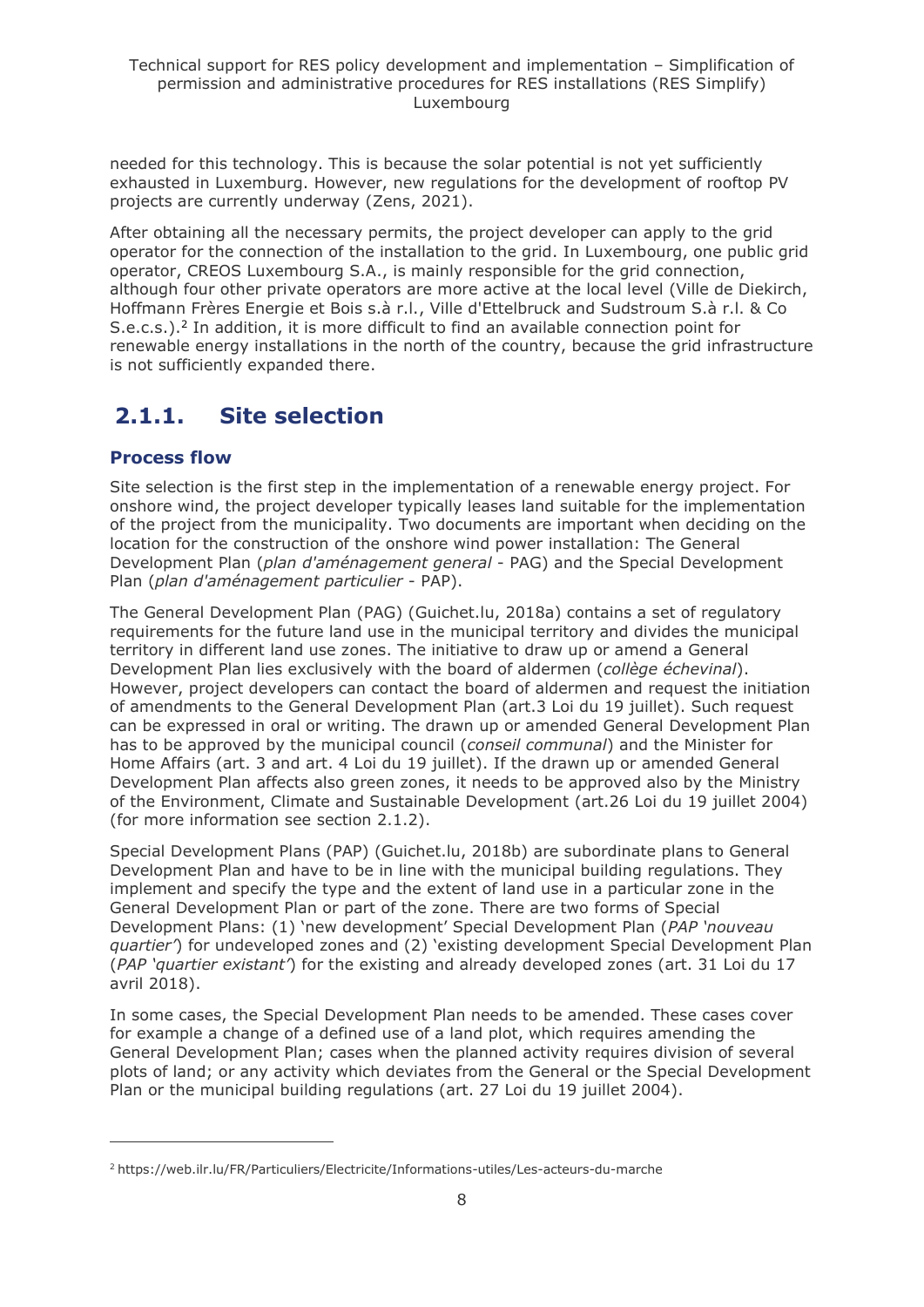If a natural or legal person plans an activity (planned development) on a zone or part thereof which are already defined in the General Development Plan, the person can apply for a Special Development Plan. For an existing development, this right is limited to the municipality only (art. 106 Loi du 19 juillet 2004).

Special development plans and any amendments to these plans need to be approved by the municipal council and the Minister for Home Affairs (art. 30 Loi du 19 juillet 2004) (for more information on the procedure see section 2.1.2).

In cases where areas are not predefined for renewable energy projects within both PAG and PAP, the project developer must contact the municipality, which possesses land that is potentially buildable according to the Special Development Plan. The municipalities are entitled to declare part of the municipal territory to be a development zone (*zone de développement*). This decision requires the proposal of the planning commission and approval by the municipal council and the Minister for Home Affairs. This includes any part of the municipal territory, which is of particular interest for regional or national development projects (art. 42 Loi du 19 juilelt 2004).

Conformity with the (draft) General Development Plan (PAG) and, where applicable, with the Special Development Plan (PAP) is relevant when applying for a building permit for renewable energy systems (for more information see section 2.1.2 'Administrative authorisation'). This permit will be granted for the PAG and/ or PAP compliant constructions only (art. 37 [Loi modifiée du 19 juillet 2004\)](http://eli.legilux.public.lu/eli/etat/leg/loi/2004/07/19/n1).

If onshore wind or solar power systems are planned to be constructed closer than 30 metres from woods or forests (of at least of one hectare), watercourses (without the possibility to connect to the local sewage system) and protected areas of local, national or EU interest (Natura 2000), the project developer will need to apply for a 'nature protection' permit. In addition, this permit needs to be obtained if the construction of renewable energy systems is planned in the 'green zones' specified in the General Development Plan (PAG) (art. 26 Loi du 18 juillet 2018). Typically, 'green zones' include agricultural land, forests, horticultural areas, public parks and other green areas<sup>3</sup> (for more information see section 2.1.2. 'Administrative authorisation').

For rooftop PV systems there are certain requirements that need to be taken into account when selecting a roof for construction. According to the Regulation on Buildings, Public Roads and Sites, rooftop PV installations on buildings classified as national monuments need to be assessed by the National Sites and Monuments Service (*Service des sites et monuments nationaux* – SSMN) and the National Sites and Monuments Commission, and later approved by the Minister of Culture (art. 2 and art. 40 Loi du 18 juillet 1983). The aim of these requirements is to maintain safety standards, respect urban planification and the preservation of cultural heritage of buildings. As of January 2020, 550 were classified as national monuments in Luxembourg (SSMN, 2020). An updated list of nationally protected buildings is regularly published on the website of the government<sup>4</sup>.

In order to encourage greater use of roofs for PV systems in Luxembourg, a solar cadastre tool has been established to provide an overview of roofs that can be used for the development of solar energy. This tool is publicly available<sup>5</sup>.

Although municipalities are willing to make an efficient use of buildable areas for renewable energy projects, the site selection stage may be perceived as an obstacle

<sup>3</sup> https://bit.ly/3fQi7W0

<sup>4</sup> https://ssmn.public.lu/fr/patrimoine/patrimoine\_protege.html

<sup>5</sup>https://map.geoportail.lu/theme/energie?version=3&zoom=12&X=678496&Y=6428569&lang=fr&rotation=0&l ayers=1360-1813&opacities=1-1&bgLayer=basemap\_2015\_global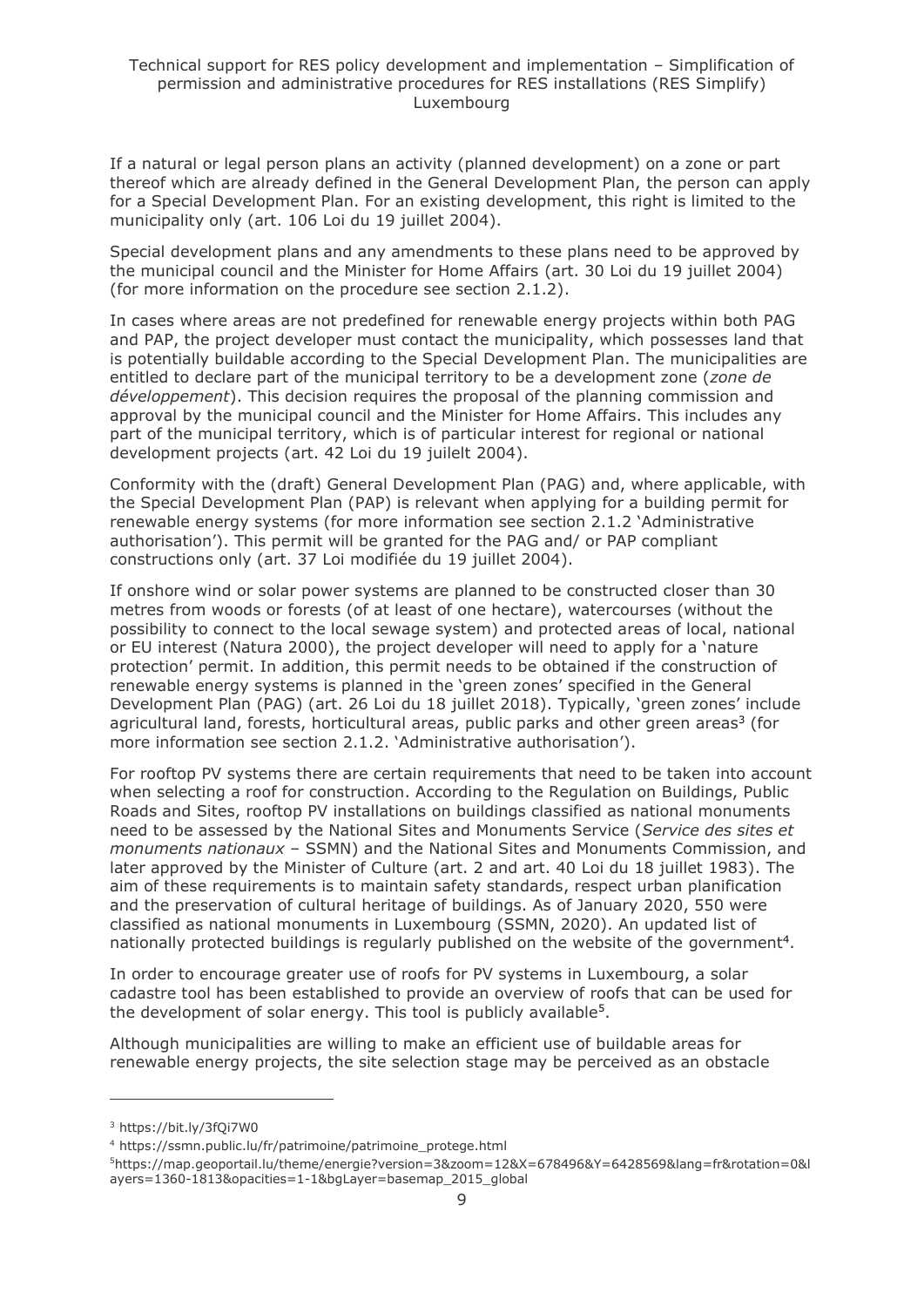because of the rather small size of the territory of Luxembourg. This limitation is especially relevant for onshore wind projects (Uhres, 2021 and Zens, 2021).

## **Deadlines**

**General Development Plan (PAG) and Special Development Plan (PAP).** For both, the PAG and the PAP, the spatial planning procedure follows the same procedure where the Minister for Home Affairs approves the plan or amendments to the plan within 3 months after receiving the opinion of the municipal council (*conseil communal*) (art. 18 Loi du 19 juillet 2004).

**Rooftop PV systems on preserved buildings.** The approval is given by the Minister of Culture within 6 months after the project developer submitted the request for the construction of the rooftop PV on a so-called preserved building (art. 10 Loi du 18 juillet 1983).

## **Detected barriers**

**Territorial constraints for wind onshore.** Taking into account the rather small size of the country, there are real problems in finding a potential land for the construction of an onshore wind power plant in Luxembourg. As the municipalities are very close to each other, projects are sometimes delayed due to this municipal proximity where diverging interests arise. Therefore, an early and dynamic communication with the municipalities is crucial in order to find land available for the implementation of the project (Uhres, 2021).

**Security constraints.** The development of onshore wind energy projects can be challenging due to the safety standards for air traffic control (ATC) radars and the associated obstacle limitation surfaces (*les* aires de limitation *d'*obstacles (OLS)). The coexistence of ATC-radars and wind turbines can be complicated (renewable energy vs. flight safety conflict) and the Directorate of Civil Aviation (Direction *de l'Aviation Civile* – DAC) can refuse to approve a project for safety reasons, i.e., if the project is considered as an obstacle to air navigation. In addition, even if the DAC has approved a project, a separate authorisation should be obtained for cranes for the construction of wind turbines. Currently, the construction of a third radar is planned in Luxembourg despite significant delay in the project<sup>6</sup>, which, if approved, would furthermore aggravate the development of onshore wind farms by reducing the land available for onshore wind projects (Paperjam, 2014; Uhres, 2021).

**Municipality reluctance for onshore wind projects**. Even though all municipalities are signatories to the Climate Pact (art.1 Loi modifiée du 13 septembre 2012), some are reluctant to embark on the energy transition path, in particular by struggling to engage in active communication with project developers. This resistance can be explained in terms of political orientation at the local level where parties affiliated to the right of the political spectrum are less inclined to commit to energy transition and the development of renewable energy. Therefore, the political commitment of local authorities may represent a barrier for onshore wind deployment as they will be reluctant to lease land to developers of renewable energy projects (Uhres, 2021, Thinnes, 2021 and Zens, 2021).

## **Identified good practice**

**Active upstream communication with the local population and municipality.** Active communication upstream of the project is one of the key factors for an easier acceptance by both the municipality and the local population. As a general rule, developers are keen in holding information events so that as much information as

<sup>6</sup> https://csv.lu/questions-parlementaires/43720/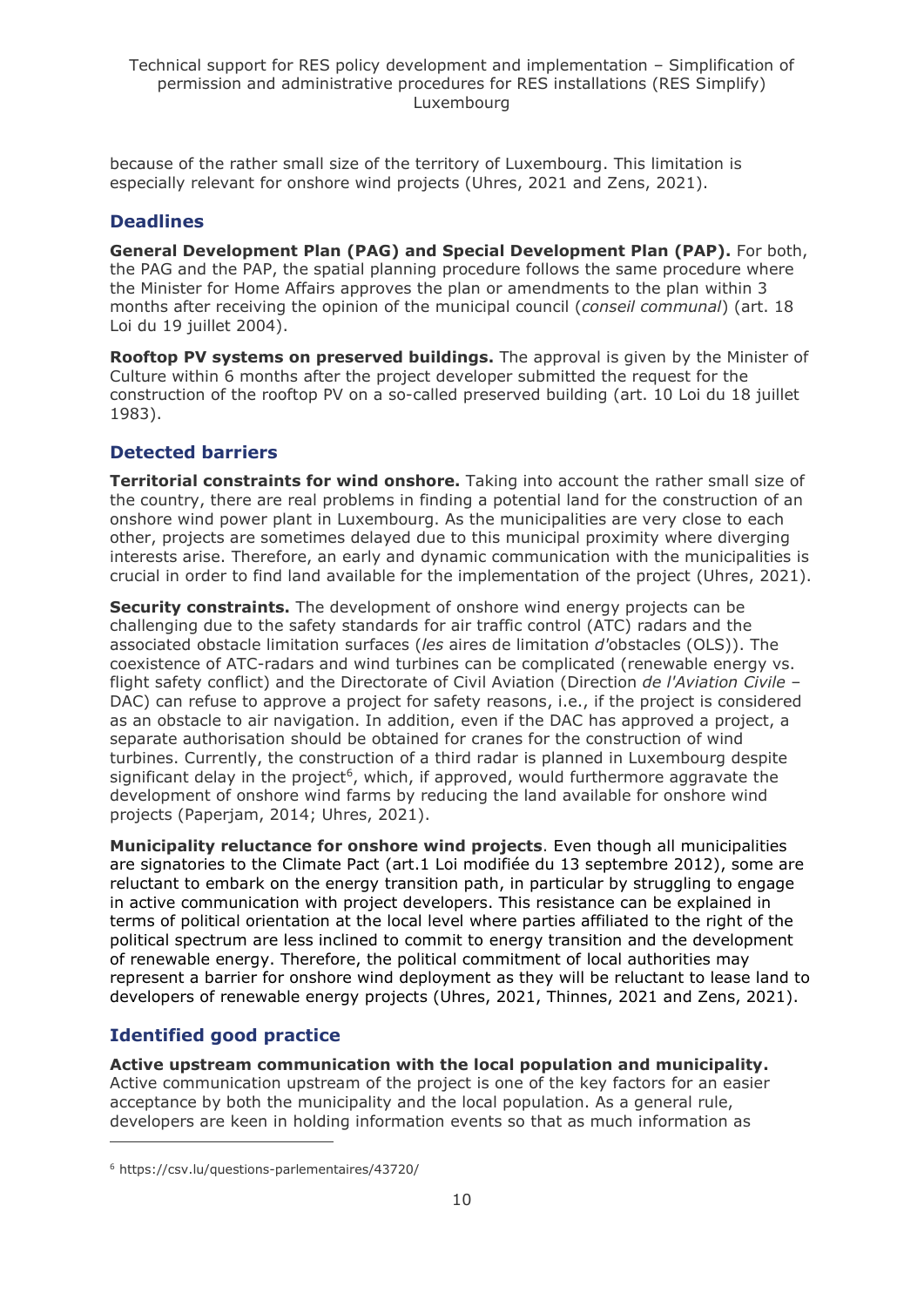possible about the project is made available to the population and the municipality in the early implementation stage already. This increases the likelihood of approvals at municipal level (including spatial planning approvals), especially since the transparency of the processes enables a better understanding of the environmental impacts of the planned onshore wind project (PV, Uhres 2021 and Zens, 2021).

**Willingness of the municipality.** Luxembourg's 102 municipalities have all signed the Climate Pact (art.1 Loi modifiée du 13 septembre 2012) and are thus committed to the energy transition. In addition, the state strongly encourages municipalities to designate land that can be used for renewable energy purposes in order to increase the number of renewable energy projects in the municipalities. Municipalities that promote several energy projects in their territory therefore receive state subsidies to support renewable energy project developers (Guichet.lu, 2020; art. 9 Loi du 15 décembre 2017).

**Implementation of the solar cadastre tool**. Considering that the potential of rooftop PV is still not widely used in Luxembourg, the Ministry of Energy has set up a planning tool available on the internet in 2020<sup>7</sup>. This tool allows project developers to visualise not only the available roof surfaces but also the ground surfaces, resulting in a state incentive to develop solar energy for both types of panels. This incentive policy is part of the government's desire to encourage and facilitate the construction of large photovoltaic installations throughout the country (Gouvernement.lu, 2019a).

## <span id="page-10-0"></span>**2.1.2. Administrative authorisation**

## **Process flow**

The administrative authorisation procedure for onshore wind in Luxembourg includes the spatial planning and environmental impact assessment (EIA) procedure (if required), as well as obtaining the operating permit for classified establishments (*commodo/incommodo*), the 'nature protection' permit, the building permit and an authorisation for obstacles to air navigation.

For rooftop PV systems, the administrative authorisation procedure is simpler and requires fewer permits compared to onshore wind projects. However, like onshore wind projects, rooftop PV systems need to obtain the operating permit for classified establishments (*commodo/incommodo*), the 'nature protection' permit and the building permit.

## *Spatial planning*

#### **General development plan (PAG)**

As mentioned under section 2.1.1 'Site selection', the initiative to prepare or amend a General Development Plan lies solely with the board of aldermen (*collège échevinal*). However, project developers can request (in written or orally) the board of aldermen to initiate the amendments to the plan (Guichet.lu, 2018a; art. 7 Loi du 19 juillet 2004). The process of amending the General Development Plan includes five stages: (1) the submission of application or declaration, (2) the publication of the application and organisation of a public hearing, (3) the first ('provisional') vote of the municipal council, (4) the second ('final') vote of the municipal council, and (5) the decision of the Minister for Home Affairs (Guichet.lu, 2018a; art. 10-18 Loi du 19 juillet 2004).

<sup>7</sup>https://map.geoportail.lu/theme/energie?version=3&zoom=8&X=667917&Y=6394482&lang=fr&rotation=0&la yers=656&opacities=1&bgLayer=basemap\_2015\_global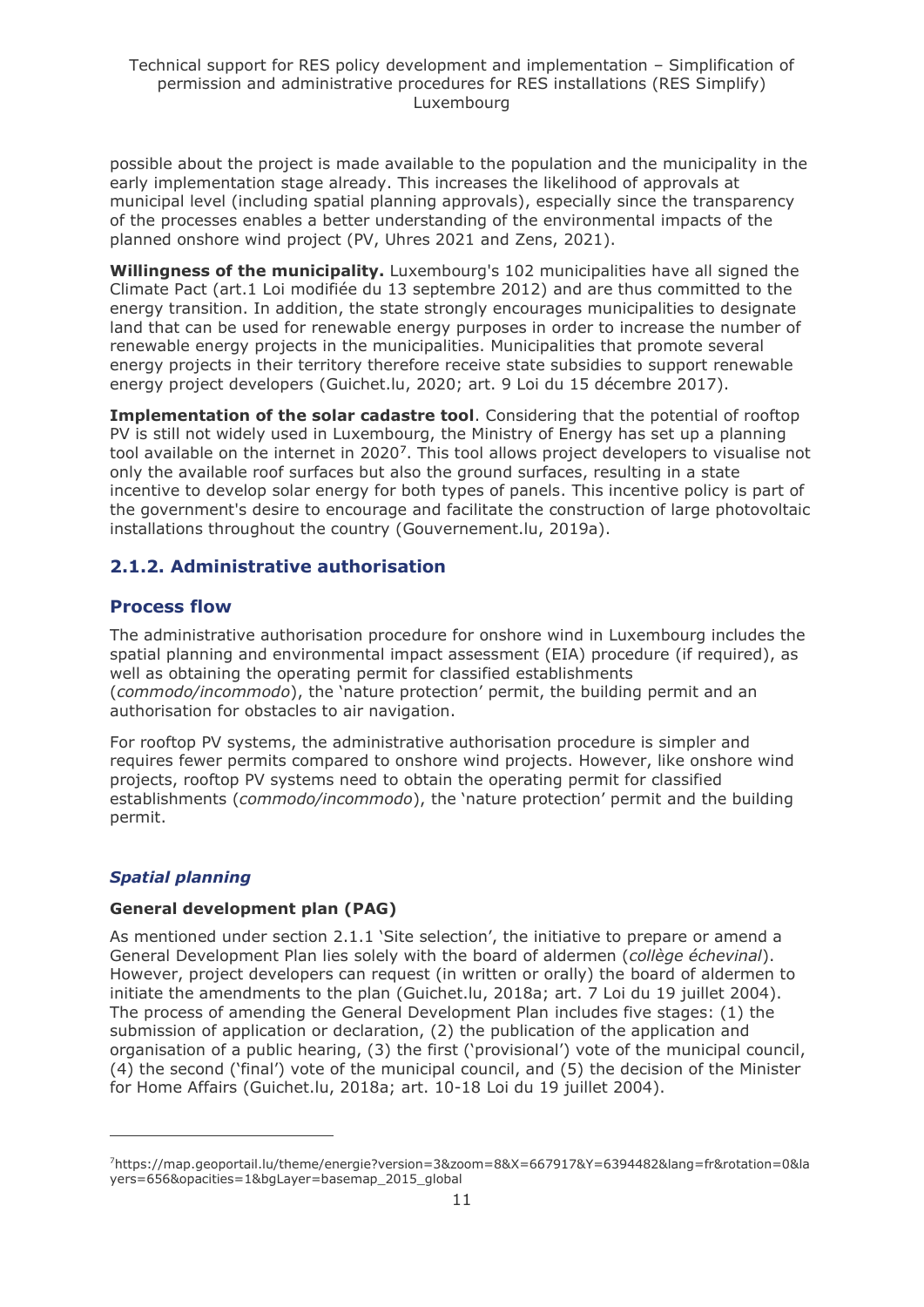If the drawn up or amended General Development Plan affects also 'green zones', it needs to be approved also by the Ministry of the Environment, Climate and Sustainable Development (Guichet.lu, 2018a; art. 26 Loi du 19 juillet 2004).

If the local authority decides to adopt or amend a General Development Plan, it needs to organise a participatory public hearing to provide relevant information to all interested parties. For that reason, within 15 days the local authority has to deposit the draft General Development Plan in the Town Hall and publish information on this on the local website and in at least four national newspapers. Then the public has 30 days to submit their written comments or objections to the College of the mayor and aldermen. Within these 30 days the local authority has to organise at least one information event. The College of the mayor and aldermen will invite all the persons who raised objections to the public hearing and record their comments and objections in a report (Guichet.lu, 2018a; art. 12 and 13 Loi du 19 juillet 2004).

After the 'provisional' vote of the municipal council, followed by the approval of the Minister for Home Affairs, the draft General Development Plan or draft amendment to the General Development Plan is published in the Town Hall, and the public has 30 days to familiarize themselves with the draft plan or draft amendment to the plan. In addition, an announcement about the possibility to inspect the draft plan or draft amendment to the plan has to be published in at least 4 national newspapers and on the website of the municipality. If interested parties do not object to the draft plan or draft amendment within 30 days (see above), they lose their right to appeal. Those who have submitted their comments or objections within the set deadline will be summoned by the board of aldermen to settle the dispute (Guichet.lu, 2018a; art. 11 to 13 Loi du 19 juillet 2004).

In the next step, the 'final' vote of the municipal council takes place. After this voting, the draft General Development Plan or draft amendment to the General Development Plan is published in the Town Hall again for a period of 8 days and the public can inspect it for 15 days. The persons who submitted their objections after the 'provisional' vote will be informed of the outcome of their objections by registered letter and they have a period of 15 days from this notification to submit further complaints to the Minister for Home Affairs if their objections have not been considered by the municipal council. Persons who do not agree with the amendments made in the course of the 'final' vote can submit their objections within 15 days of the publication of the draft amendment in the Town Hall (following the 'final' vote of the municipal council) (Guichet.lu, 2018a; art.15 and 16 Loi du 19 juillet 2004).

Ultimately, the newly adopted PAGs or amendments to the PAGs need to be approved by the Minister for Home Affairs. If the minister agrees to the objections of third parties, he can change the decision of the municipal council on the final approval of the General Development Plan. Otherwise, the third party has the right to bring an action before the court to annul the Minister's decision (Guichet.lu, 2018a; art. 18 Loi du 19 juillet 2004).

#### **Special Development Plan (PAP)**

If natural or legal persons plan to carry out specific activities in zones or in part of a zones specified in the General Development Plan, they can apply for a Special Development Plan (PAP).

As stated in section 2.1.1., the Special Development Plan needs to be amended if a defined use of a land plot has to be changed, resulting in an amendment to the General Development Plan and if the planned activity requires the division of several plots of land (Guichet.lu, 2018b; art. 26 Loi du 19 juillet 2004).

Natural or legal persons can apply for a Special Development Plan only for planned activities (planned developments) in a zone or part of it, which are already defined in the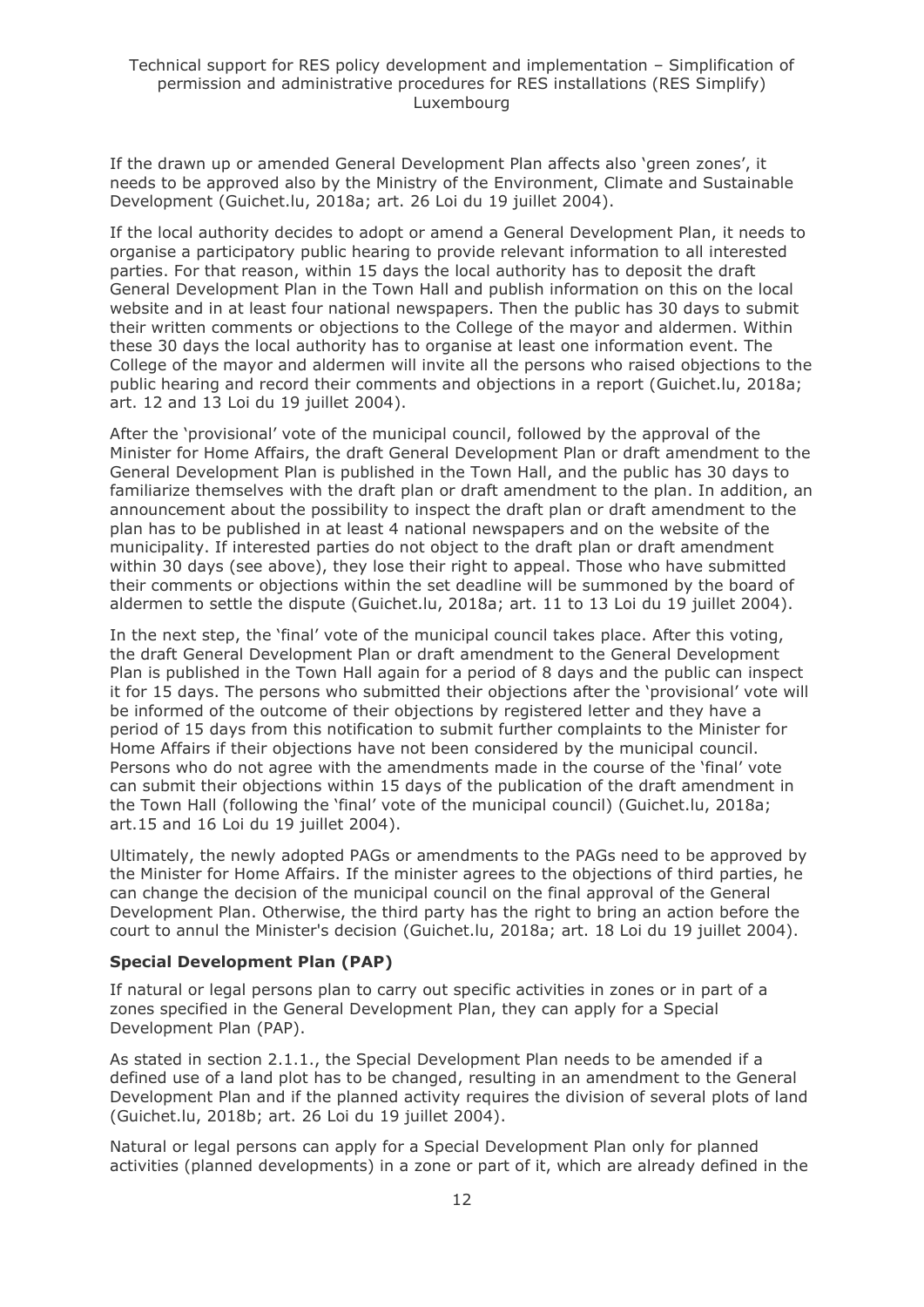General Development Plan. For an existing development, only municipality can apply for a PAP (Guichet.lu, 2018b; art. 27 Loi du 19 juillet 2004).

The application procedure includes four stages: (1) submission of an application or declaration, (2) the publication of the submitted application, (3) (single) vote of the municipal council, and (4) the decision of the Minister for Home Affairs (Guichet.lu, 2018b; art. 10-18 and art.30 Loi du 19 juillet 2004).

To submit an application for a Special Development Plan for a new development, two prerequisites need to be met. First, applicant (natural or legal person) has to present a document authorising him to carry out the planned activity on the specific plot(s) of land. This document should contain written consents of at least half of the owners who own at least half of the surface of the concerned land. Second, the applicant has to contact and consult a town and country planner on the planned activity before submitting the application for a Special Development Plan (Guichet.lu, 2018b; art. 30 Loi du 19 juillet 2004).

Once the Special Development Plan has been drawn up and the application file is complete, the application can be submitted to the board of aldermen. The board will then launch the procedure for the adoption of the Special Development Plan (Guichet.lu, 2018b; art. 11-13 and art. 30 Loi du 19 juillet 2004).

The second stage concerns the public consultation of the draft Special Development Plan. Thus, the draft PAP has to be deposited at the Town Hall within 15 days of the application receipt and the local population can consult it for 30 days. In addition, the draft plan is published in at least 4 national newspapers as well as on the website of the respective municipality. Withing the above indicated 30 days any interested third party can submit their comments and objections (in writing) to the board of aldermen. If this 30-days deadline is missed, the third party loses his right of appeal (Guichet.lu, 2018b; art. 30 Loi du 19 juillet 2004).

After public consultation procedure the single vote of the communal council takes place. The board of aldermen submits to the municipal council not only the draft Special Development Plan, but also any related documents, such as an evaluation made by the assessment unit, but also the written comments and objections received during the public consultation. The single vote procedure will end with one of the following decisions by the communal council: (1) the draft plan is adopted as submitted by the board of aldermen or is amended in line with the suggestions from the assessment unit or the public (during 30-days public consultation period); (2) the draft plan is amended for other reasons than those in item (1), which results in the entire procedure being repeated from the beginning; or (3) the draft plan is rejected, and the application process is closed (Guichet.lu, 2018b; art. 30 Loi du 19 juillet 2004).

In the last step, the municipal council submits the approved draft Special Development Plan for approval to the Minister for Home Affairs. In contrast to the General Development Plan (PAG), third parties are not granted the right to appeal the decision of the Minister. Nevertheless, persons who submitted their objections to the municipal council during the public consultation and disagree with the decision of the Minister for Home Affairs may request an annulment of the decision at the court (Guichet.lu, 2018b; art. 30 Loi du 19 juillet 2004).

#### **Environmental Impact Assessment (EIA)**

Before applying for various approvals required, namely the building permit, the authorisation of obstacles to air navigation and the 'nature protection' permit, the *onshore wind* project developer must carry out an environment impact assessment (EIA), if required by the Grand-Ducal Regulation of 15 May 2018 (art. 2 Règlement Grand Ducal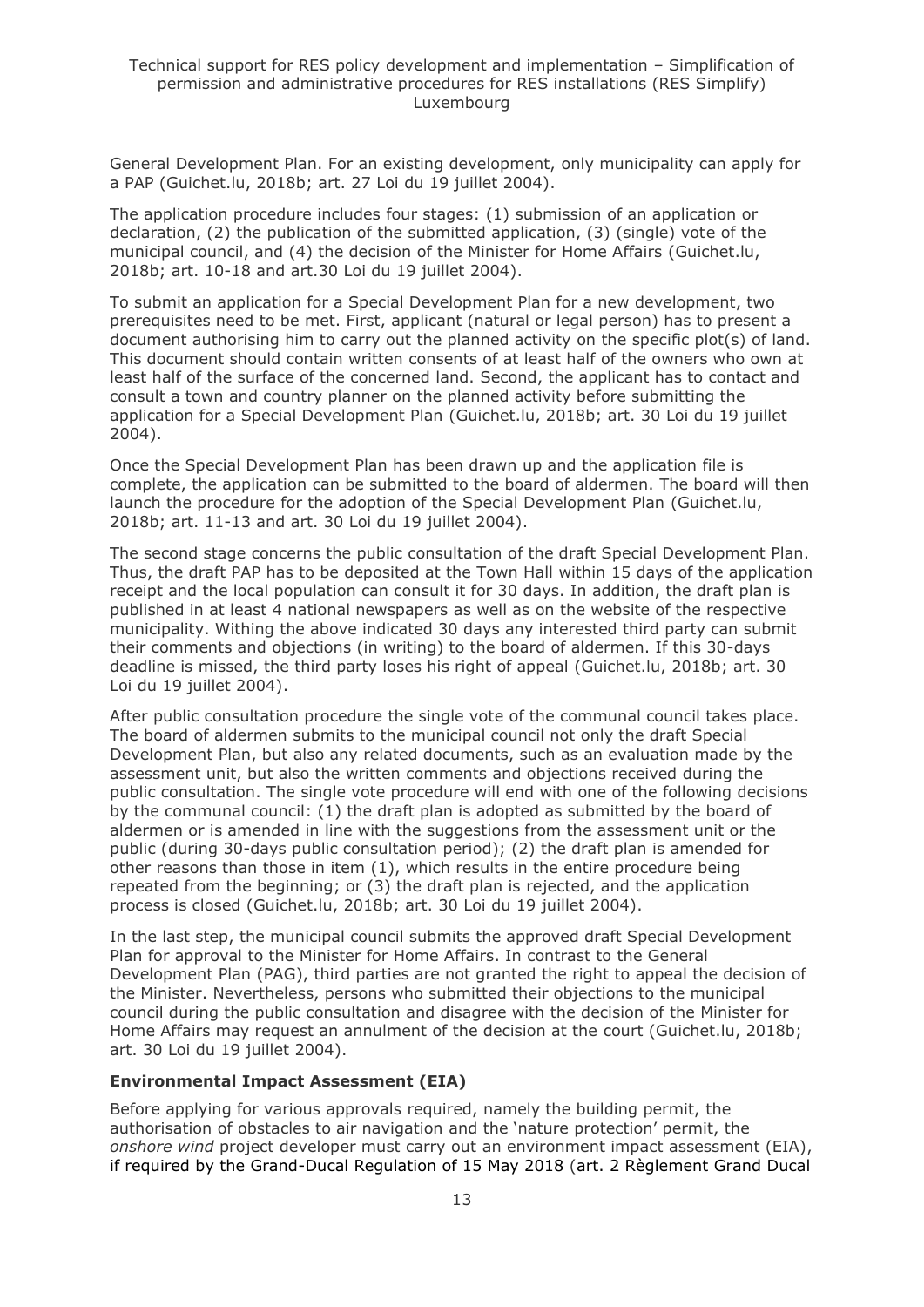du 15 mai 2018). According to Annex IV, wind farms of at least 2 wind turbines with a total power of more than 100 kVA are subjected to a case-by-case impact assessment (art. 2 and Annex IV Règlement Grand Ducal du 15 mai 2018).

The EIA procedure is relatively lengthy as it involves a total of seven stages. For case-bycase impact assessments, the procedure starts with the preliminary EIA (screening). In this stage, the applicant submits all necessary elements (described below) to assess the need for an EIA study to the Ministry of the Environment, Climate and Sustainable Development, more specifically to the Procedures and Planning Department at the Ministry (Guichet.lu, 2019a; art. 6 Règlement Grand Ducal).

The application includes the following elements (Règlement Grand Ducal du 15 mai 2018, Annex III):

- The description of the project (a description of the physical characteristics of the entire project, the project location with a particular emphasis on the environmental sensibility of the impacted geographical areas)
- The description of the environmental elements likely to be impacted by the project
- The description of any effect that could impact the environment (expected residues, emissions, generation of waste and use of natural resources in particular soil, land, water and biodiversity)

If the project may, by any means, affect a 'Natura 2000' area, the applicant has also to proceed to flora, fauna, habitat (FFH) impact assessment (art. 32 Loi du 18 juillet 2018). The Ministry for the Environment ensures that the EIA and the 'Natura 2000' assessment are optimally coordinated.

If in the screening stage the Ministry for the Environment, Climate and Sustainable Development decides that an EIA is deemed necessary, it will consult other competent authorities concerned with the possibility to express their opinion about the level of details of the information provided by the project developer, before entering scoping stage (Guichet.lu, 2020; art.7 Loi du 15 mai 2018).

In the scoping stage, the Ministry defines the scope and the level of detail of the information to be provided in the EIA report. The EIA report should at least include: (1) a description of the project (incl. information on the site, design, dimension of the project, etc.), (2) its likely significant impacts on the environment, (3) measures to avoid, prevent or reduce these likely significant impacts, or compensate the likely negative environmental impacts, (4) alterative solutions, and (5) a non-technical summary of data provided in the EIA report (art. 6 Loi du 15 mai 2018).

When the EIA report is prepared, the project developer will submit it to the Ministry for the Environment, Climate and Sustainable Development. The competent authority will assess the report and request the advice on the approval of the report from other authorities concerned. If the EIA report does not contain all the required information, the project developer may supplement it based on the recommendations made by the competent authority and other authorities concerned (Emwelt.lu, 2019; art. 7 Loi du 15 mai 2018).

Once the competent authority has reviewed and accepted the EIA report, the project developer presents the project to the public (art. 8 Loi du 15 mai 2018). It is published on the governmental website 'environmental portal' and in at least four daily Luxemburgish newspapers. Any third parties that are directly impacted by the planned project, are invited to submit their suggestions or observations on the project within 30 days. Following the consultations involving the general public and the authorities concerned, the competent authority shall issue its motivated conclusion within a period of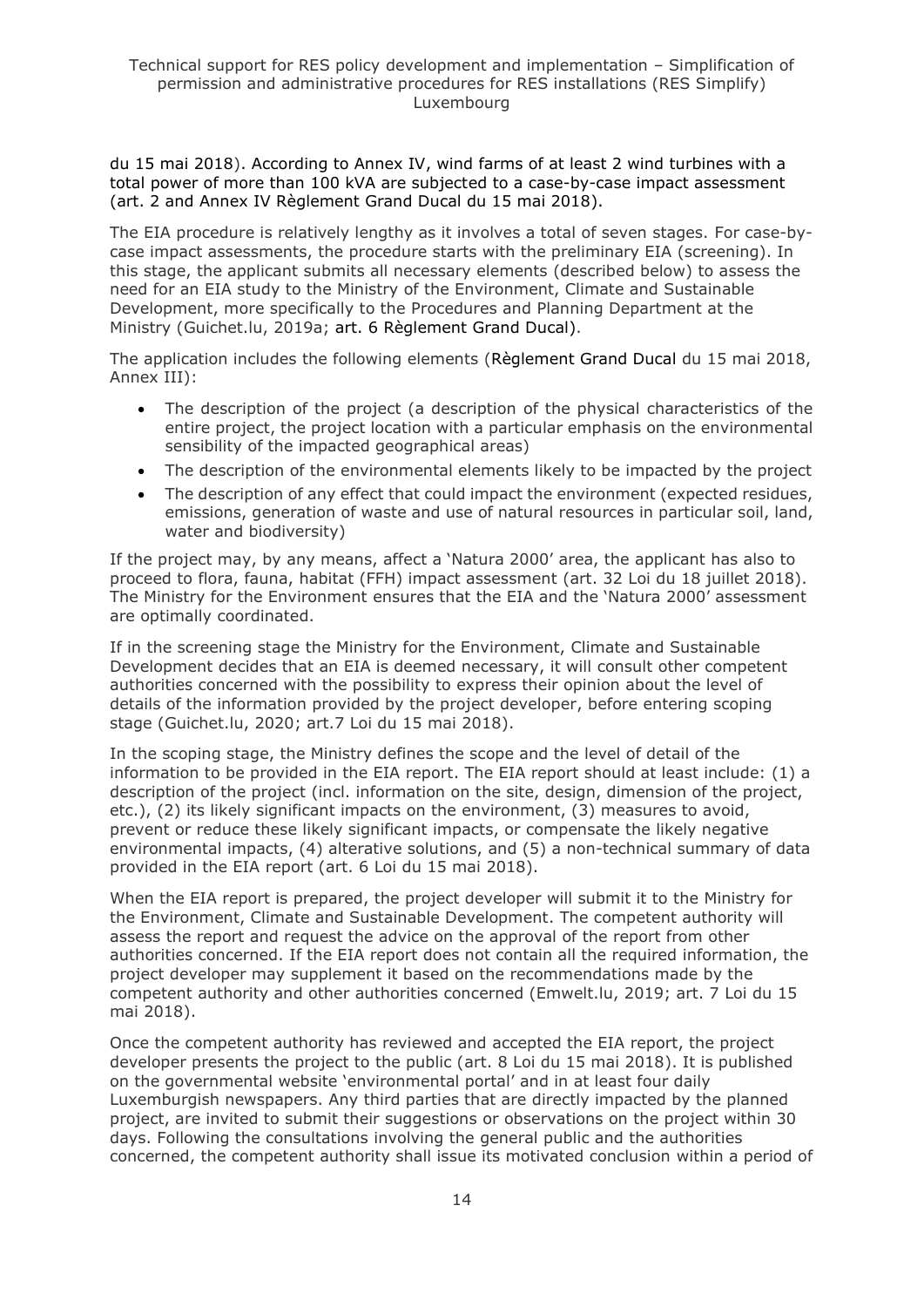3 months, taking into account the justified suggestions and objections provided during the consultations (art. 10 Loi du 15 mai 2018).

If the Ministry for the Environment, upon consulting other competent authorities, decides that the nature of the project is in line with the relevant legislation (e.g., the Law on classified buildings, the Law on the Protection of Natura and Natural Resources, the Law on water protection and management, etc.) the EIA of the project should be approved.

In contrast to onshore wind projects, *rooftop PV systems* are not included in the list of projects that are subject to an environmental impact assessment contained in the Grand-Ducal Regulation of 15 May 2018. Therefore, no environmental impact assessment is needed for this technology. This is because the solar potential is not yet sufficiently exhausted in Luxemburg. However, new regulations for the development of rooftop PV projects are currently underway (Zens, 2021).

#### **The operating permit for classified establishments (***commodo/incommodo***)**

The operating permit for classified establishments (*commodo/incommode*) is relevant for onshore wind and rooftop PV projects. Natural or legal persons who intend to operate an establishment or engage in an activity listed in the [nomenclature of classified](http://data.legilux.public.lu/file/eli-etat-leg-memorial-2012-105-fr-pdf.pdf)  [establishments](http://data.legilux.public.lu/file/eli-etat-leg-memorial-2012-105-fr-pdf.pdf) have to apply for an operating permit for classified establishments (*commodo/incommodo*). This permit specifies the development and operating conditions for various types of establishments and activities that are necessary for the environment protection, as well as to ensure the safety of workers, the public and the neighbourhood in general (Guichet.lu, 2019b; art. 1 Loi du 10 juin 1999).

The procedure for obtaining an operating permit for classified establishments varies depending on the class to which the establishment or activity is attributed (there are several classes of establishments and activities i.e., 1, 1A, 1B, 2, 3, 3A, 3B or 4). As far as onshore wind energy is concerned (1) single onshore wind turbines with a power greater than 100 kVA and (2) onshore wind farms consisting of two wind turbines and more with a total power exceeding 100 kVA fall under class 1 establishments (art. 5, Annex I Règlement grand-ducal du 10 mai 2012). For class 1 establishments, applicants have to send three copies of the application which is available online<sup>8</sup> (by registered mail) to the Environment Agency (*Administration de l'Environnement*). The Agency will then forward one copy of the application to the Inspectorate of Labour and Mines (*Inspection du travail et des mines*). In addition to these three copies, the applicant needs to submit one copy of the application for each municipality bordering the selected site within a radius of 200 metres and submit two additional copies if the project requires a water protection and management approval (Guichet.lu, 2019b; art.7 Loi du 19 juin 1999).

In the next step, the Environment Agency examines the application and (by letter) informs the applicant within 45 days of receipt of the permit application whether the application is complete or not. In the case of an incomplete application, the Agency will request the applicant to submit the missing information. The request for supplementing the application can be made only *once*. This additional information can be provided to the Environment Agency within 120 days. Upon a written request of the applicant and only for justified reasons, this deadline can be extended by 30 days. If the applicant fails to submit the additional information requested within this deadline, the Agency will no longer consider this application. If, however, the additional requested information is submitted, the Environment Agency will once again examine the completeness of the application. If it considers the application complete, it will inform the applicant about it

<sup>8</sup> https://guichet.public.lu/en/entreprises/urbanisme-environnement/commodo-incommodo/autorisationscommodo/commodo.html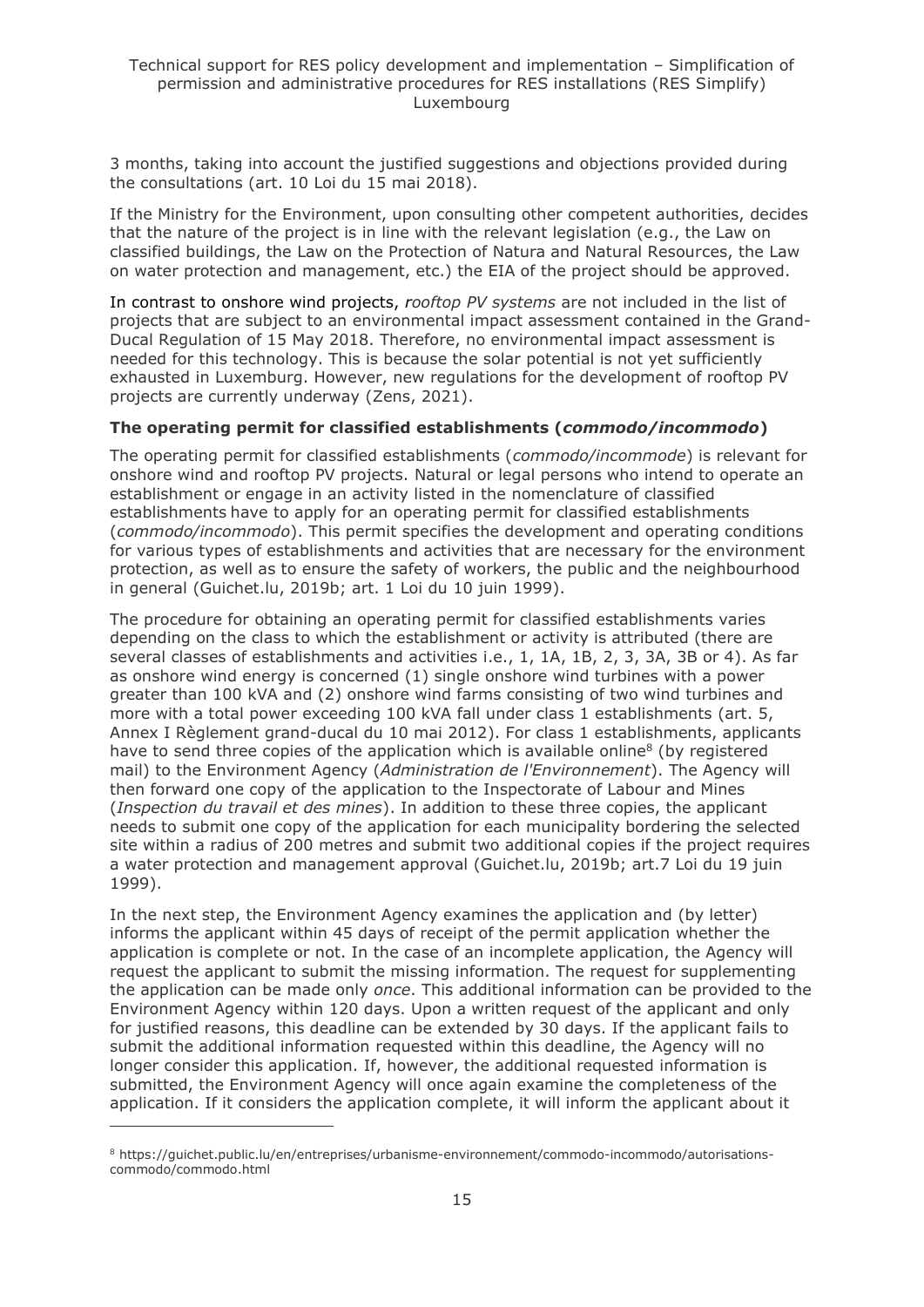within 25 days from the receipt of the additional information. If, after examining the supplemented application, the Agency still considers that the application is not complete, it will invite the applicant to a hearing within 7 days and report on the application withing 15 days of the hearing. This report is then sent to the applicant (Guichet.lu, 2019b; art. 9 Loi du 19 juin 1999).

If the application is considered complete, the Environment Agency will launch the public inquiry procedure. In a first step, the Agency will send a copy of application to the municipality in question as well as to municipalities bordering the selected site within a radius of 200 metres. Then, no later than within 10 days from the receipt of complete application the municipal authority has to display a notice about the application in the town hall as well as at the site of the planned establishment. Moreover, the authority has to deposit the application file in the town hall so that any interested parties have the possibility to consult it. Finally, the information on the application has to be published in at least four daily newspapers. All publication costs have to be covered by the applicant (Guichet.lu, 2019b; art. 10 Loi du 19 juin 1999).

The general public has 15 days to consult the application. After that, all written comments and objects will be collected by the mayor and his representative to discuss them with the interested parties during a public inquiry (*enquête commodo/incommodo*). No later than 20 days from the deadline for publication, the municipal authority has to send the minutes of the inquiry and the decision of the board of the mayor and aldermen to the Environment Agency (Guichet.lu, 2019b; art. 10 Loi du 19 juin 1999).

After 45 days from the day when the decision of the municipality concerned became known, both competent authorities - the Environment Agency and Inspectorate of Labour and Mines - have to inform the applicant, the municipality concerned and, where applicable, also municipalities within 200m from the boundaries of the installation of its decision. The municipality concerned and other municipalities within 200m from the boundaries of the installation have to display all the necessary information for 40 days. In addition, the municipality concerned shall (by registered letter) inform about the final decision all interested parties who submitted their comments and objections. Alternatively, it can publish a notice on the final decision in at least 4 newspapers. Here, too, the applicant bears the cost of publication (Guichet.lu, 2019b, art. 7 and art.9-13 Loi du 19 juin 1999).

*Rooftop PV systems* fall under class 4, which are subject to the requirements laid down in the Grand-Ducal regulation, which means that they only must be reported to the Environment Agency.

In general, for both technologies covered in this report, onshore wind and rooftop PV, the issue of the operating permit for classified establishments is not perceived as problematic by the project developers because the competent authorities respect the statutory deadline, and do not hinder the implementation of projects (Uhres, 2021 and Zens, 2021).

## **'Nature protection' permit**

The construction of *rooftop PV systems* and *onshore wind turbines* requires obtaining the 'nature protection' permit (available online<sup>9</sup>) from the Ministry of the Environment, Climate and Sustainable Development (the application has to be submitted to the Department of the Environment). This permit needs to be applied for any construction

<sup>9</sup> https://environnement.public.lu/dam-assets/documents/emweltprozeduren/conservationdelanature/Nouvelleconstruction.pdf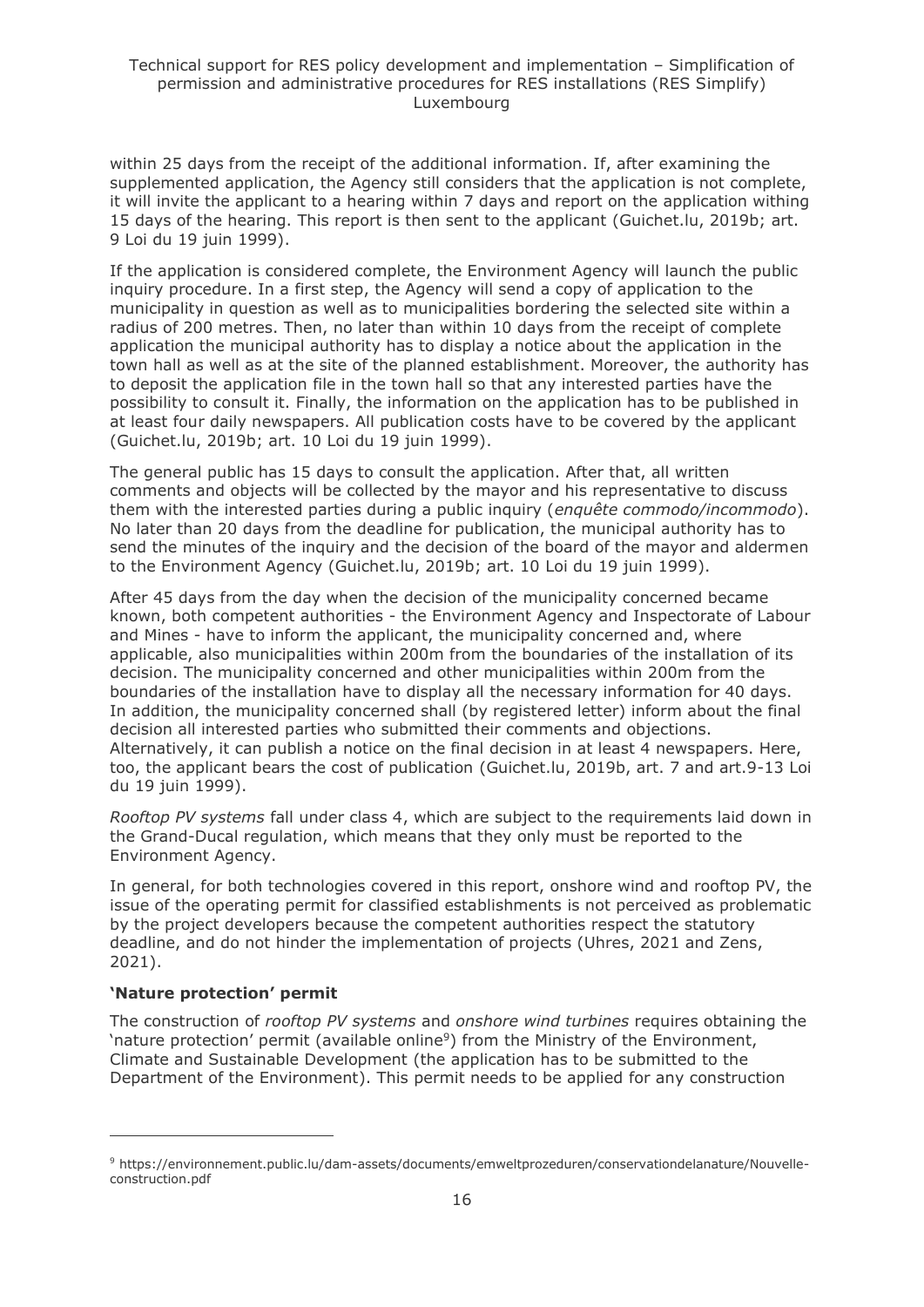that might impact landscape conservation and the protection of fauna and flora (art.1 Loi du 19 janvier 2004).

This permit is compulsory for any construction project or modification of construction within a distance of less than 30 metres from woods and forests, watercourses or protected areas. These protected areas include 65 areas of communal, national or community interest (Emwelt.lu, 2020; art. 40 Loi du 19 janvier 2004) as well as 66 areas included in 'Natura 2000' (Emwelt.lu, 2021), which are accessible online.

The application for a 'nature protection' permit has to be submitted to the Department of the Environment at the Ministry of the Environment, Climate and Sustainable Development. The permit application procedure begins with the compilation of an application file by the project developer. The application file must contain among other things extracts from the land register (scale of 1:2,500) and the topographical map (scale of 1:20,000) to indicate the location of the project (available on the website Guichet.  $|u^{10}\rangle$  as well as a copy of the construction or alteration plans with an indication of the measures (in the case of construction). The application is then sent in four copies (one original and three copies) to the Department of Environment. If the project is also subiect to a water permit, there is no need for the applicant to file a separate application for a 'nature protection' permit. In this case, the applicant should only send the water permit application to the Water Management Authority which will then forward the application to the Department of the Environment (Guichet.lu, 2019c; art. 12 Loi du 19 janvier 2004).

The 'nature protection' permit is normally issued within 2 months from the moment of receiving a complete application (Guichet.lu, 2019c).

The 'nature protection' permit represents a considerable obstacle in the administrative authorisation procedure, even though there is a 2-month time limit for obtaining this permit, it is nonetheless recurrently exceeded. This delay could be explained by the lack of staff within the Department of the Environment, which could therefore be overwhelmed by the number of requests. On the other hand, the list of fauna and flora is revised constantly according to the life cycle of biodiversity, and project developer must comply to it and adjust the permit application accordingly (Uhres, 2021).

#### **Building permit**

The building permit for the construction of *onshore wind installations* and *rooftop PV systems* must be applied for from the mayor of the municipality. It is relevant to state that the content of the application may differ from municipality to municipality and therefore, the applicant has to verify which documents are needed. The building permit will only be granted if the construction works comply with the General Development Plan (PAG), the Special Development Plan (PAP) and the building, road, and site regulations (Guichet.lu, 2019d; art. 37 Loi du 19 juillet 2004).

Once the application for a building permit has been accepted by the mayor, the mayor will issue a certificate, which the applicant should display on the construction site. In addition, an announcement on the issue needs to be published on the website of the municipality. Also, this certificate should mention that the local population may consult the application at the municipality. Objections to the issue of the building permit can be raised within three months from the display of the certificate on the issue of the building permit on the site of construction work (Guichet.lu, 2019d; art. 37 Loi du 19 juillet 2004).

<sup>10</sup> https://act.public.lu/fr/publications/commandes-

documents.html?r=f%2Faem\_theme%2Ftags\_theme%3Aact%5Ctopo-1-20000&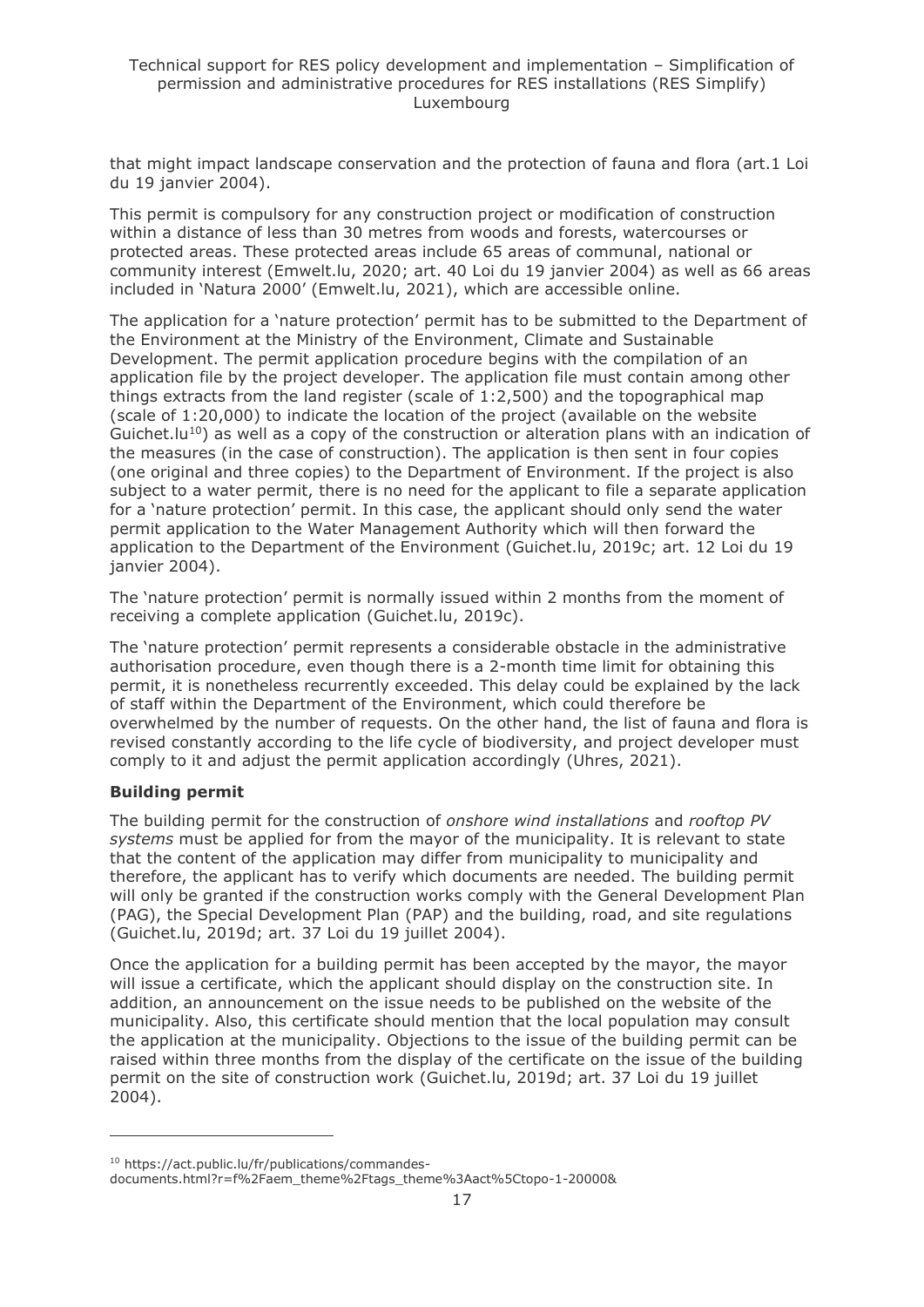For rooftop PV projects, an approval by the Ministry of Culture can be required if the project is meant to be developed on a protected or historical building (art. 15 Loi du 18 juillet 1983).

The building permit expires automatically if the project developer has not started the significant construction work within one year of obtaining the permit. For justified reasons this deadline can be extended by the mayor twice. Each extension cannot be longer than one year (Guichet.lu, 2019d; art. 37 Loi du 19 juillet 2004).

#### **Authorisation of obstacles to air navigation**

The Directorate of Civil Aviation (*Direction de l'Aviation Civile - DAC*) is the competent authority for the approval of obstacles to air navigation (Guichet.lu, 2021; art. 30 Règlement du grand-ducal du 17 mai 2006). This approval is relevant for *onshore wind projects*.

The following objects require an approval from DAC (Guichet.lu, 2021; art. 30 Règlement du grand-ducal du 17 mai 2006):

- objects exceeding a height of 100 metres above the ground in residential areas (grouping of at least 10 residences)
- objects exceeding a height of 60 metres above the ground outside residential areas.

The applicant can submit application to the DAC by e-mail or by post. A standard application form can be downloaded from the government website.<sup>11</sup> The application should among other things include the geographic GPS coordinates, the exact date of construction and the exact geographic coordinates and dimensions, such as height and elevation, of the project. In addition, for wind turbines, the application must attach a plan providing a general overview and a sectional view of the object(s). It should be noted that the use of cranes for the construction of wind turbines necessitates a separate approval from the DAC (Guichet.lu, 2021).

Obtaining the authorisation of obstacles to air navigation can be complicated on the one hand, due to the strict standards related to air safety perimeters and on the other hand, due to the procedure itself for the construction of onshore wind projects. Even if a project developer obtains the authorisation for a project, an additional application has to be obtained for the crane needed for the construction of the project and obtaining this additional permit may be delayed or refused (Uhres, 2021). For more information see section 2.1.1 ('Detected barriers').

## **Deadlines**

## *Spatial planning*

## **General Development Plan (PAG)**

For the relevant deadlines related to the adoption or amendment of the General Development Plan see 'Process flow' sub-section above (General Development Plan (PAG)).

## **Special Development Plan (PAP)**

For the relevant deadlines related to the application for a Special Development Plan see 'Process flow' sub-section above (Special Development Plan (PAG)).

<sup>11</sup> https://guichet.public.lu/en/entreprises/sectoriel/aviation/espace-aerien-aerodromesatm-ans/obstaclesnavigation-aerienne.html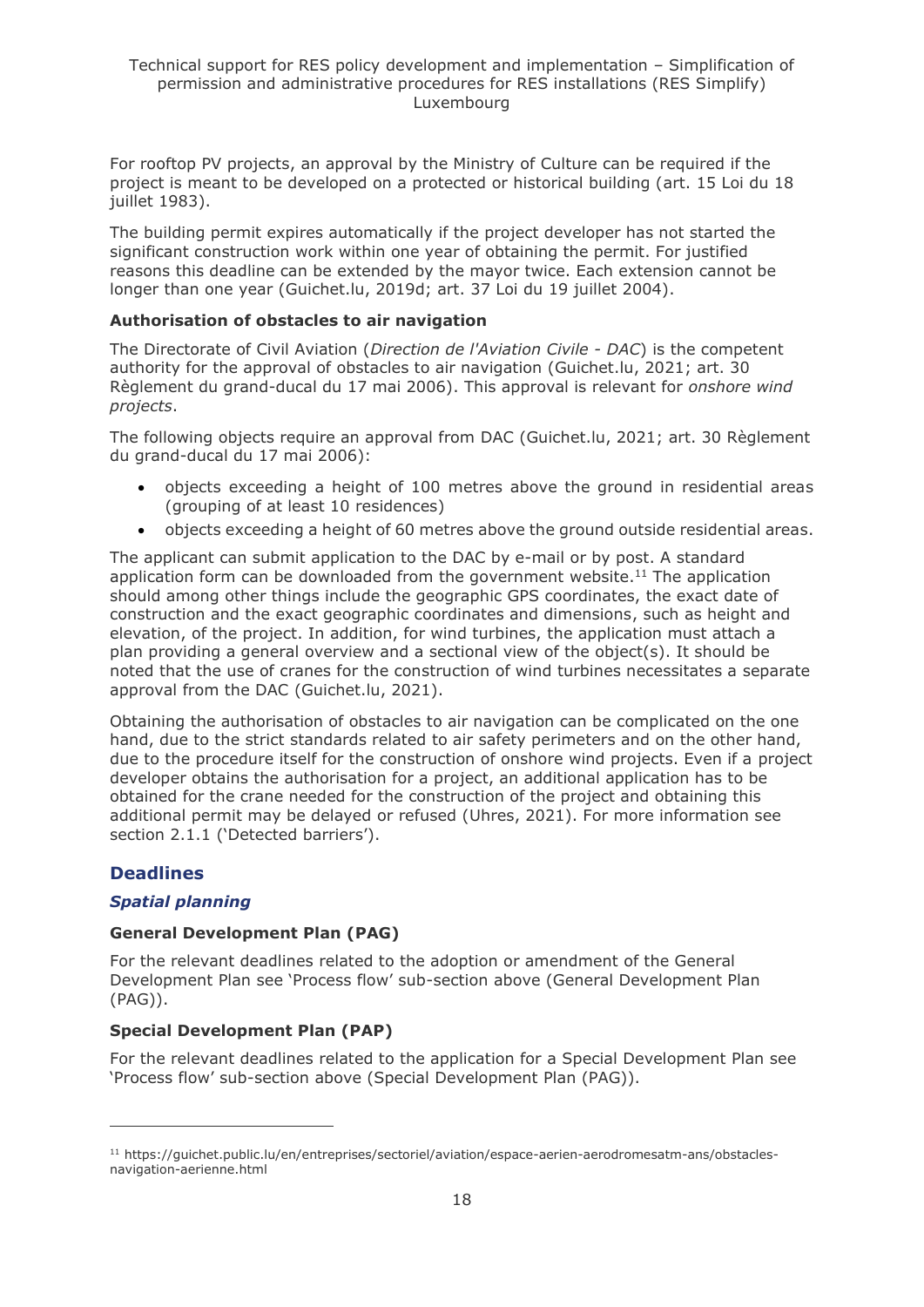## **Environmental Impact Assessment (EIA)**

No later than ninety days (3 months) after the public consultation and, if applicable, cross-border consultation, the Ministry of the Environment sends the reasoned conclusion to the project developer and also, where appropriate, to the competent authorities which were included in the decision process (art.7-10 Loi du 15 mai 2018).

#### **The operating permit for classified establishments (***commodo/incommodo***)**

For the relevant deadlines related to the application for the operating permit for classified establishments (*commodo/incommodo*) see 'Process flow' sub-section above (The operating permit for classified establishments (*commodo/incommodo*)).

#### **'Nature protection' permit**

The 'nature protection' permit must be issued by the Ministry of the Environment, Climate and Sustainable Development (Department of the Environment) within 2 months of receiving the complete application file (Guichet.lu, 2019c).

#### **Building permit**

There is no specific deadline for the issue of a building permit as this depends on the decision of the mayor of each municipality. However, in the case of a rooftop PV system on a protected or historical building, the authorisation will be provided by the Ministry of Culture within 6 months of the submission of full application (art. 15 Loi du 18 juillet 1983).

The building permit expires automatically if the project developer has not started the significant construction work within one year of obtaining the permit. For justified reasons this deadline can be extended by the mayor twice. Each extension cannot be longer than one year (Guichet.lu, 2019d; art. 37 Loi du 19 juillet 2004).

## **Approval from the Directorate of Civil Aviation**

The application for the construction of onshore wind turbines higher than 614 metres above sea level has to be submitted no later than 3 months before the construction. In other cases, 15 days before the construction of an installation to be considered an obstacle to air navigation. Once approved, the authorisation is of indefinite duration if the location, height, and nature of the project do not change during the project (Guichet.lu, 2021; art. 29 Règlement du grand-ducal du 17 mai 2006).

## **Detected barriers**

**The length of the EIA procedure.** This EIA approval proves to be a major obstacle when planning an onshore wind project for several reasons. First, there are uncertainties about the duration of the EIA since the assessment of the project is carried out on a case-by-case basis. Second, the project developer cannot determine the cost of the environmental impact assessment in advance. This step is usually relatively costly, because given the specific nature of certain studies, the developer usually needs to commission an expert office to analyse the environmental impact of the project. The environmental impact assessment is therefore complex and can lead to considerable delays in project implementation (Uhres, 2021).

**The variation of environmental criteria.** The aim of the EIA is to assess the impact of a project on the environment, including the biosphere on the selected site. The fauna and flora to be protected may vary from year to year and therefore the Ministry of the Environment, Climate and Sustainable Development regularly adapts the list of protected species. These revisions represent an additional cost to project developers because if a new species has been added to the list of protected fauna and flora, the environmental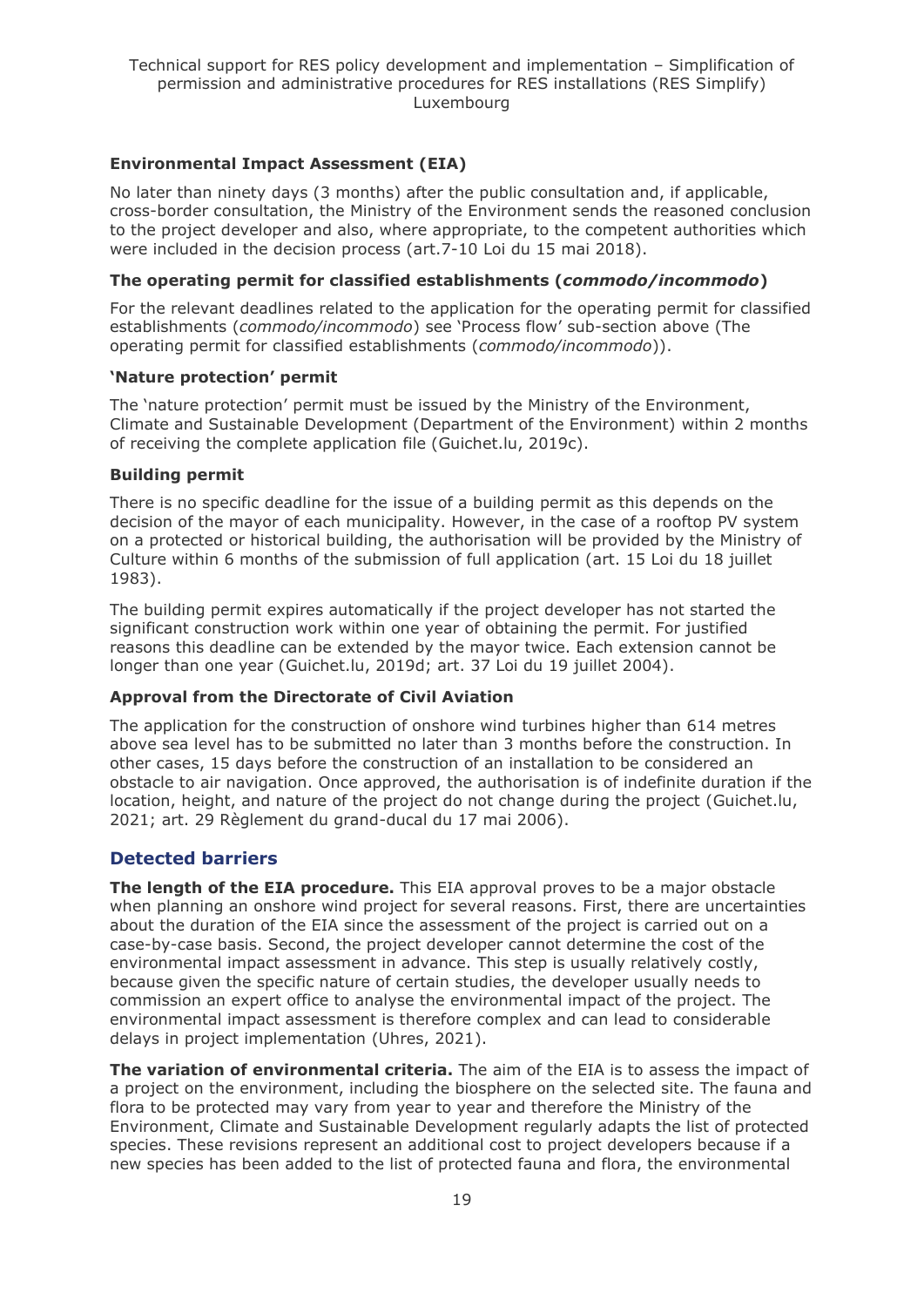assessment must be restarted in order to meet the adjusted environmental requirements. According to the interviewed stakeholders, this usually results in longer EIA approval process, hence significantly delaying the implementation of a project. For example, the wild cats have recently become a new animal species to be protected and this change has led to significant delays in some project planning (Uhres, 2021).

**Difference among regions**. According to the interviewed stakeholder working in the wind energy sector, the local communities in northern Luxembourg have become used to wind power projects since the first turbines were built there in 1996 (Gouvernement.lu, 2020b). Considering all the wind farms authorised under the legislation on classified establishments (Loi du 10 juin 1999), the majority of them are located in the north of the territory (Environment Agency, 2021a). Over the years, local communities have become better informed about the potential environmental or safety impacts of wind power plants. In the south of the country, however, the local population is rather sceptical about the development of new wind power projects in their vicinity. This resistance is based on the lack of information on the one hand and a higher density on the other hand (PV Uhres, 2021). In addition, the municipalities in south have less know-how in the field of renewable energy (due to the lower number of projects implemented there), which leads to more stringent requirements for obtaining building permits and greater difficulties in connecting to the electricity grid (Uhres, 2021).

**Political commitment on the part of the municipalities.** Even if the 102 municipalities are signatories of the Climate Pact, some are less inclined to allow the development of projects on their territory for political reasons. As one stakeholder pointed out, municipalities with more right-wing political parties in power are less inclined to provide available sites for renewable energy projects and to issue building permits. In addition, these municipalities can, beyond their influence on their own territory, hinder the administrative authorisation process of their neighbouring municipalities, in particular by blocking the issue of operating permits for classified establishments (*commodo/incommodo*), if they are located within 200m radius of the planned installation (Uhres, 2021, Thinnes, 2021 and Zens, 2021).

**Lengthy issuing process for the 'nature protection' permit.** Although there is a legal deadline for the issue of the 'nature protection' permit (2 months of receiving the complete application), concerns were raised about the pace of issuing this permit. In practice, if the developer does not insist on the continuation of the procedure, whether by telephone or e-mail, this step may take longer. Given the various studies required and the environmental criteria that can be adapted as the project continues, the developer may face significant delays. In addition, a lack of staff at the Ministry of the Environment, Climate and Sustainable Development may add delays in the issuing of the required 'nature protection' permits, resulting in a delay of the development of the entire project (Uhres, 2021).

## **Identified good practice**

**Possibility to download documents for the authorisation procedure online.** Even if the use of a digital system is not yet systematic in Luxembourg, some documents for the authorisation procedure can be downloaded from the Government websites. This is notably the case for the application for authorisation of obstacles to air navigation (DAC-ADM4101)<sup>12</sup>, the application for an operating permit for classified establishments

<sup>12</sup> https://guichet.public.lu/en/entreprises/sectoriel/aviation/espace-aerien-aerodromesatm-ans/obstaclesnavigation-aerienne.html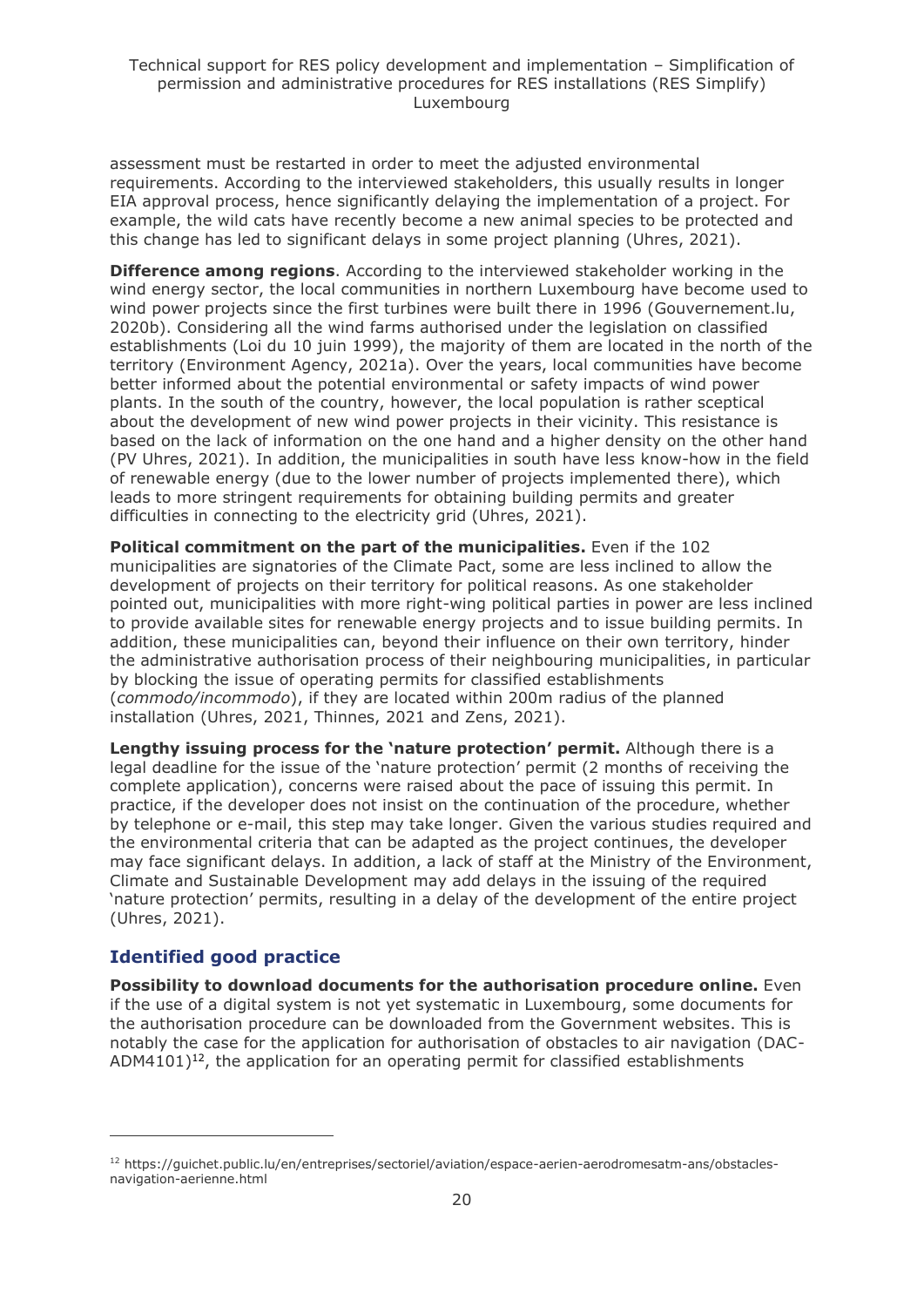(*commodo/incommodo*) 13 , and the 'nature protection' permit (e.g., the order of topographic map<sup>14</sup> (scale 1:20.000) required for the 'nature protection' permit)<sup>15</sup>.

## <span id="page-20-0"></span>**2.1.3. Grid connection permit**

## **Process flow**

In Luxembourg, renewable energy producers are entitled to the connection of their plants to the electricity grid. The distribution system operator (DSO) is obligated to connect the eligible installations according to objective, transparent and non-discriminatory criteria (art. 5 Loi du 3 février 2021).

The grid connection is based on the grid connection agreement, a standard contract drawn up by the grid operator, requiring prior authorisation from the Luxembourg Regulatory Institute (*Institut Luxembourgeois de Régulation* - ILR) (art. 4 (4) Règlement grand-ducal du 1er août 2014). Hence the regulator oversees the practical and procedural arrangements required to ensure non-discrimination, effective competition and functioning of the electricity market (art. 54 (4) Loi du 1er août 2007). In addition, each DSO should determine the technical conditions for connecting the project to the medium and high-voltage networks, which is subject to the approval procedure (art. 57 Loi du 1er août 2007). The regulator's decision is then submitted to the Ministry of Energy and Spatial Planning, because the construction of new electricity facilities is subject to prior individual authorisation by the Ministry (art. 15 (1), art. 5(3) Loi du 1er août 2007). This authorisation is not required for renewable energy installations with a rated electrical output of less than 10 MW (art. 15 (4) Loi du 1er août 2007).

The procedure for the connection to the low-voltage grid is as follows. In the first step, the operators of the installations to be connected to the low-voltage grid are required to apply to the grid operator for a grid connection. For this purpose, they must a) submit a certified copy of the corresponding entry in the cadastre b) a general plan c) the specifications of the installation to be connected (art. 41 (4) Loi du 1er août 2007). Subsequently, the grid operator submits the applicant a grid connection offer including grid connection permit and a draft agreement of the grid connection. The grid connection offer and related documents must be submitted to the renewable energy producer within 10 working days. The offer is valid for a period of 6 months (art. 2 (3) Loi du 1er août 2007).

When the grid operator receives the confirmation of the grid connection offer from the renewable energy producer, the grid connection work can start. The grid connection agreement will be signed by the renewable power plant operator when the grid connection work is completed. The signed grid connection agreement must be returned to the grid operator. The meter will be put into operation only after the signed grid connection agreement has been returned to the grid operator (art. 2 Loi du 1er août 2007).

The procedure for the connection of renewable power plants to a medium-voltage or a high-voltage grid differs in the following respects. First, the operator of renewable power plant has to conclude an additional agreement with the grid operator - the agreement on

<sup>13</sup> https://guichet.public.lu/en/entreprises/urbanisme-environnement/commodo-incommodo/autorisationscommodo/commodo.html

<sup>14</sup> https://act.public.lu/fr/publications/commandes-

documents.html?r=f%2Faem\_theme%2Ftags\_theme%3Aact%5Ctopo-1-20000& <sup>15</sup> https://environnement.public.lu/dam-

assets/documents/emweltprozeduren/conservationdelanature/Nouvelle-construction.pdf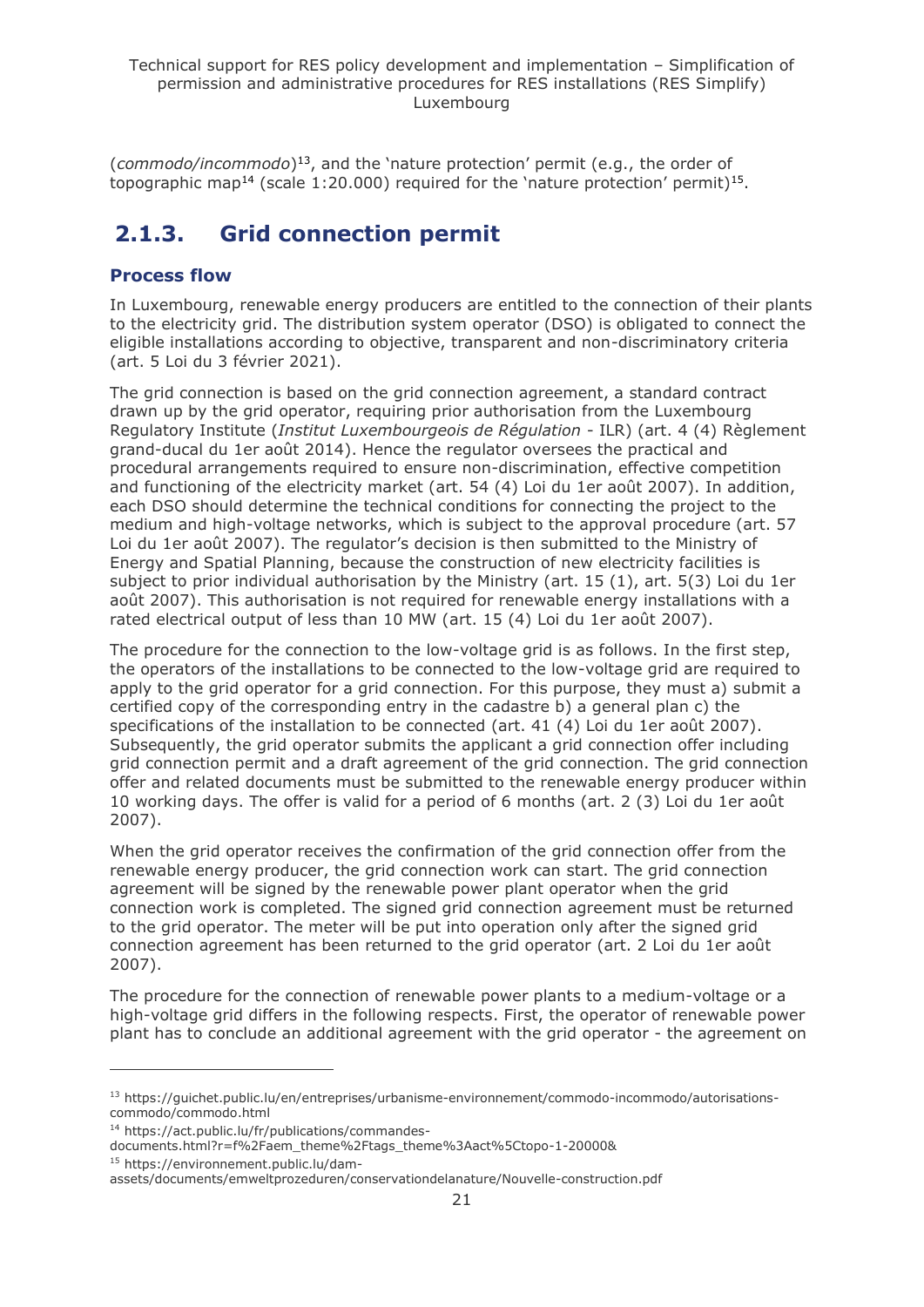the use of the grid and the established connection. Second, the operators of power plants to be connected to medium-voltage grid may also conclude a business agreement with the distribution grid operator (art. 2 Loi du 1er août 2007).

The DSO is in charge for metering all electrical energy transmitted or distributed through its network. It ensures that it is counted at least at each point where the electric energy is injected or withdrawn from a grid or produced in self-generation (art. 18 Loi du 3 février 2021). Power plants with an electricity rated output of 200 kW must be equipped with a meter recording the load curve (art. 4 (2) Règlement grand-ducal du 1er août 2014).

## **Deadlines**

The grid operator is obliged to submit the applicant a grid connection offer within 10 working days. The grid connection deadline is 30 working days (art. 2 (3)) Loi du 1er août 2007).

## **Detected barriers**

**Existence of a single public electricity grid operator.** In Luxembourg, there is only one active public electricity grid operator, CREOS Luxembourg S.A. (CREOS), which is in charge of the transmission and distribution of electricity. As far as wind energy is concerned, CREOS oversees almost all grid connections. CREOS has also connected almost all solar power installations under the call for tenders in 2018. Due to their dominant position in the market, only limited market share is allocated to other distribution companies (Electris, ORES and Enovos) and this results in limited potential technological development (International Energy Agency, 2020). However, no significant delays in connecting the installations to the grid have been communicated by the stakeholders interviewed for this report.

## **Identified good practice**

No good practice related to this process step was identified.

## <span id="page-21-0"></span>**2.1.4. Corporate legal fiscal**

## **Process flow**

## **Guarantee of origin**

All operators of new renewable power plants are required to obtain a guarantee of origin for electricity produced from renewable energy sources (art. 3 (1) Règlement grandducal du 1er août 2014). The guarantees of origin are issued by the regulator, the Luxembourg Regulatory Institute (*Institut Luxembourgeois de Régulation* - ILR) which supervises the transfer and the cancellation of the guarantee (art. 3(4) Règlement grandducal du 1er août 2014). The guarantee of origin is valid for 12 months from the moment of issue. One guarantee is issued for 1MWh of produced electricity (art.3 (2) Règlement grand-ducal du 1er août 2014).

The applicant bears the costs related to the preparation of application file for the guarantees of origin. If application is incomplete, the regulatory authority will refuse to issue the guarantees of origin. In addition, after notifying the operator, the regulatory authority may carry out inspections on the site of the power plant. If irregularities are discovered, no guarantee of origin will be issued either (art. 3 (4) Règlement grand-ducal du 1er août 2014).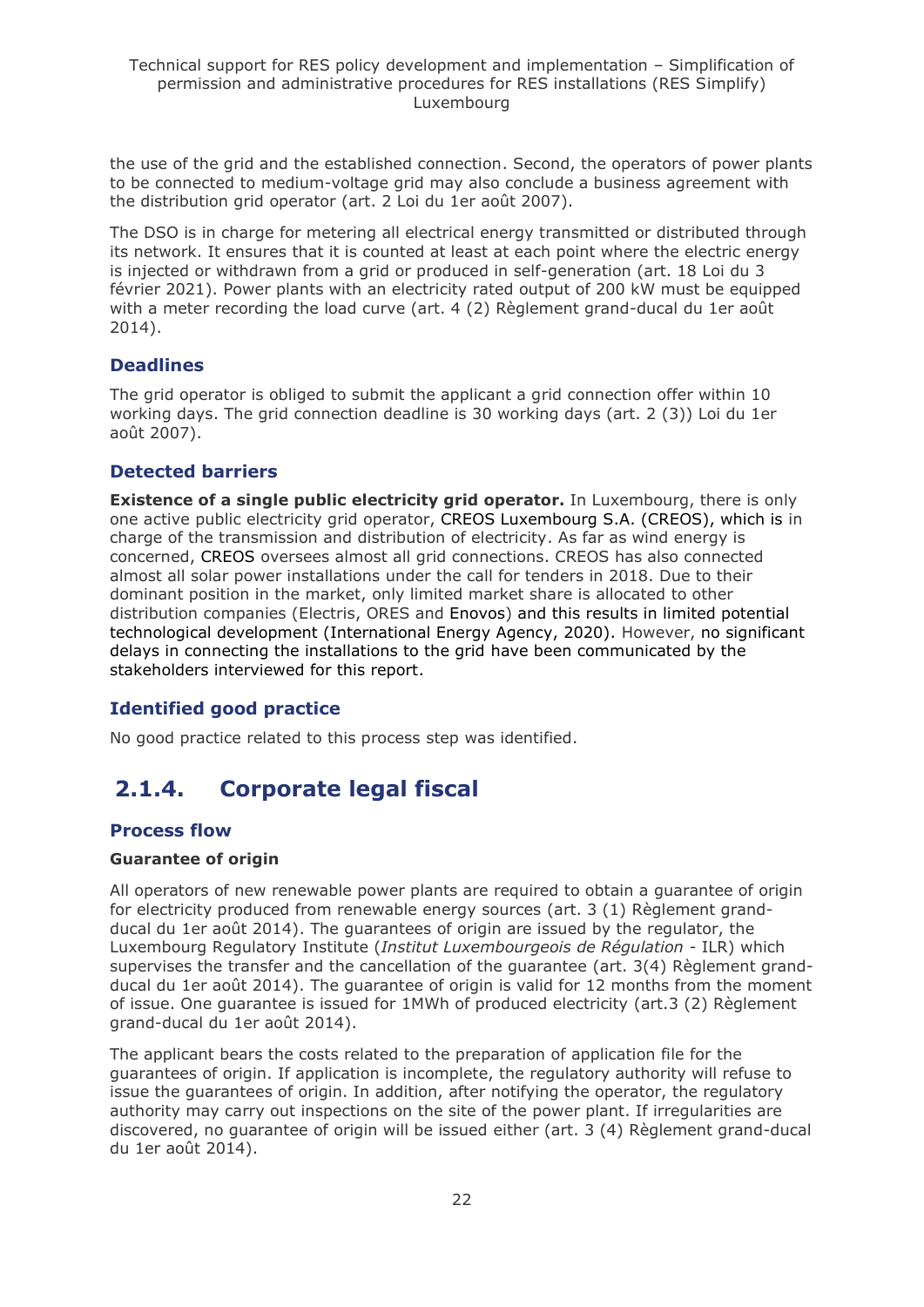Except in cases of fraud, the regulatory authority automatically recognises permits issued by another Member State or a competent body of the European Union (art. 3 (4) Règlement grand-ducal du 1er août 2014).

## **Deadlines**

The guarantees of origin for the electricity produced from renewable energy sources is valid for 12 months of the issue. It expires as soon as it has been used (art. 3 (1) Règlement grand-ducal du 1er août 2014).

## **Detected barriers**

No barriers related to this process step were identified.

## **Identified good practice**

No good practices related to this process step were identified.

## <span id="page-22-0"></span>**3. Use of IT systems**

In recent years, considerable efforts have been devoted to the development of digital services. As a matter of fact, the Ministry of Digitalisation released a 'Strategy egovernance 2021-2025' to promote and encourage the digitalisation of public services (Gouvernement.lu, 2021c). Moreover, COVID-19 pandemic has been an additional driver for further digitalisation of public services. Since public consultations have been hindered by the pandemic, new communication channels are now being used to ensure a transparent and dynamic communication. The fact remains that the IT use also depends on the level of digitalisation at the municipal level (Uhres, 2021). Thus, despite the state's willingness to embark on the path of digitalisation, the application process cannot be fully carried out digitally yet. For the time being, some documents for the authorisation can be downloaded from the governmental website.

## **Spatial Planning**

Some spatial planning documents (e.g., graphic and written parts of the General Development Plan) can be found on the municipalities' website. These documents can be downloaded as for instance the PAG of the city of Luxembourg<sup>16</sup>.

## **Authorisation of obstacles to air navigation**

The request for the authorisation of obstacles to air navigation (DAC-ADM4101)<sup>17</sup> may be directly downloaded on the government's website but still needs to be sent in paper form to the competent authorities.

## **'Nature protection' permit**

The application for the 'nature protection' permit can be downloaded on the governmental website<sup>18</sup>. Also, given the required information which must be included in

<sup>16</sup> https://data.public.lu/fr/datasets/pag-ville-de-luxembourg/

<sup>17</sup> https://guichet.public.lu/en/entreprises/sectoriel/aviation/espace-aerien-aerodromesatm-ans/obstaclesnavigation-aerienne.html

<sup>18</sup> https://environnement.public.lu/dam-

assets/documents/emweltprozeduren/conservationdelanature/Nouvelle-construction.pdf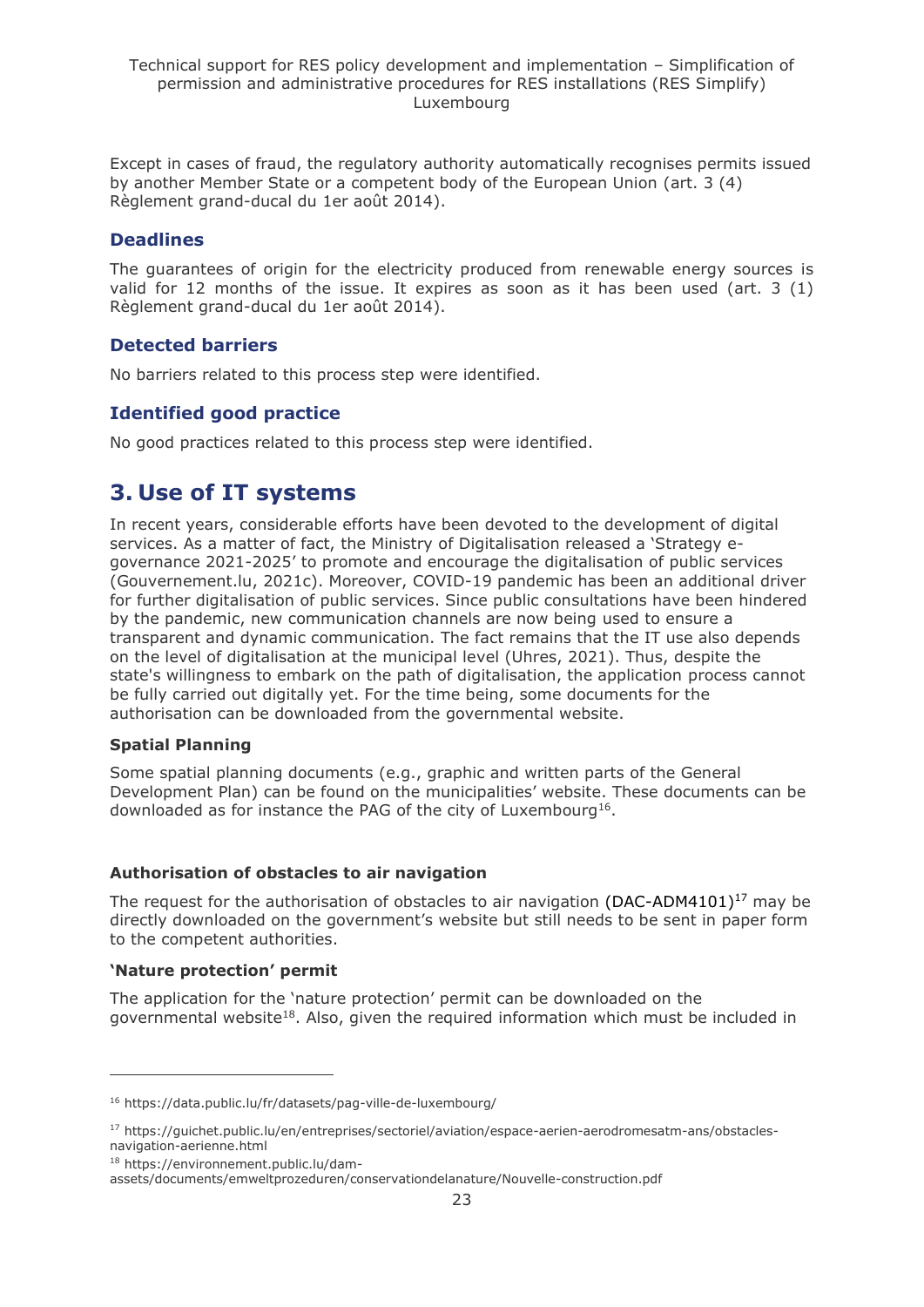the application, the extract from the land register may be accessed online<sup>19</sup>, such as the extract from the topographical map<sup>20</sup>.

## **The operating permit for classified establishments (***commodo/incommodo***)**

The application for the operating permit for classified establishments can be completed on the website MyGuichet.lu, before being printed and send per paper format to the competent authorities. To proceed with the online application, the applicant must possess a Luxemburgish identity card containing an electronic certificate or a LuxTrust product<sup>21</sup>.

## <span id="page-23-0"></span>**4. Complaint procedure**

Unless otherwise stipulated by specific legal acts, anyone who believes that they have been negatively impacted by the decision of an administrative body can bring an action before the administrative court. However, before going to the court, they can first submit an internal complaint to the competent authority (out-of-court procedure). As a general rule, appeals to the administrative courts need to be submitted no later than within 3 months of the day on which the decision in question was received or the day on which the complainant became aware of the decision in question (Guichet.lu, 2012; art. 1 and art. 16 Loi du 21 juin 1999).

Below relevant deviations from the general rule are provided.

#### **General Development Plan (PAG) and Special Development Plan (PAP)**

Both General Development Plan and Special Development Plan need to be approved by the Minister for Home Affairs, after their approvals by the communal council. With regard to General Development Plan, third parties have the right to object to the decision of the Minister and if he agrees with the objections, he may uphold the complaint and amend the draft plan of the communal council, and finally approve the amended plan. In the case of a Special Development Plan, interested parties cannot object to the decision of the Minister. In both cases, however, persons who have lodged a complaint with the communal council during the publication period (30 days) and disagree with the Minister's response can appeal to the court, requesting the annulment of the Minister's decision (Guichet.lu, 2018a; Guichet.lu, 2018b).

The PAG and the PAP decisions of the communal council may be appealed to the administrative court within 40 days of the publication of the decision (art. 20, art. 32 Loi du 19 juillet 2004).

#### **Building permit**

As mentioned in section 2.1.2, once the application for a building permit has been accepted by the mayor, the mayor will issue a certificate, which the applicant should display on the construction site. The period of appeal before the administrative courts begins to run three days from the date of posting of the said certificate (art. 37 Loi du 19 juillet 2004).

#### **The operating permit for classified establishments (***commodo/incommodo***)**

The applicant can appeal to the administrative court against an administrative or ministerial decision within 40 days of the date of receipt of the final decision. In the event

<sup>19</sup> https://extraits.geoportail.lu/?lang=fr

<sup>20</sup> https://act.public.lu/fr/publications/commandes-

documents.html?r=f%2Faem\_theme%2Ftags\_theme%3Aact%5Ctopo-1-20000&

<sup>21</sup> https://bit.ly/3vr2Xx3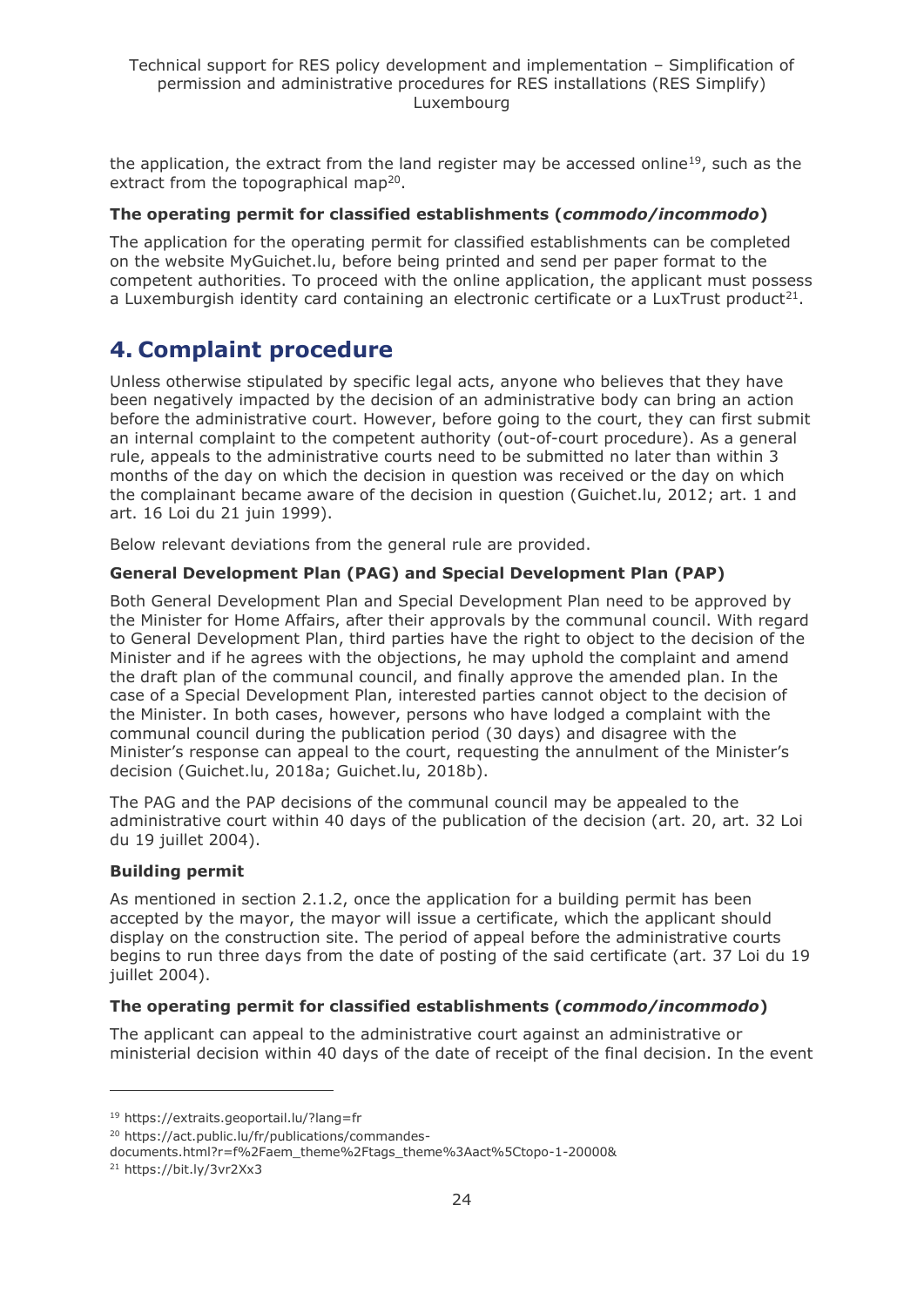of silence by the competent authorities, an appeal can be submitted to the administrative court within 40 days after the expiry of the deadline for examining the application and making a decision (art. 19 Loi du 10 juin 1999). In addition, those environmental organisations who have been active in the field of environmental protection for at least 3 years can be approved by the Ministry of the Environment, Climate and Sustainable Development. From then on, they can exercise their rights as a civil party and protect the collective interests in the field of environmental protection (art. 29 Loi du 10 juin 1999).

## **'Nature protection' permit**

The applicant is entitled to appeal against the decision of the Minister of the Environment, Climate and Sustainable Development refusing the 'nature protection' permit to the administrative court (art. 58 Loi du 19 janvier 2004).

#### **Environmental Impact Assessment (EIA)**

The decision on the EIA approval may be appealed before an administrative court by the project developer or the environmental organisations approved by the Ministry of the Environment, Climate and Sustainable Development (art. 29 Loi du 10 juin 1999). The appeal must be lodged within 40 days (art. 21 Loi du 15 mai 2018).

## <span id="page-24-0"></span>**5. Specific features to ease administrative procedure**

Table 2 below provides information on the existing specific features to ease administrative procedures in Luxembourg.

| <b>Specific feature</b>                               | <b>Existing</b> | <b>Short description</b>                                                                                                                                                                                                                                                                                                                                                                   |
|-------------------------------------------------------|-----------------|--------------------------------------------------------------------------------------------------------------------------------------------------------------------------------------------------------------------------------------------------------------------------------------------------------------------------------------------------------------------------------------------|
| Simultaneous procedures                               | no              |                                                                                                                                                                                                                                                                                                                                                                                            |
| National contact points and<br>one-stop-shops         | no              |                                                                                                                                                                                                                                                                                                                                                                                            |
| Application of $2+1$ and $1+1$<br>rules               | no              |                                                                                                                                                                                                                                                                                                                                                                                            |
| Simple notification<br>procedure                      | no              |                                                                                                                                                                                                                                                                                                                                                                                            |
| Pre-planning                                          | yes             | As there are no pre-defined areas for renewable<br>energy technologies, the project developers will<br>usually contact the local government ahead of the<br>administrative procedure to find out about a<br>potential location for their projects and have a<br>dynamic communication from the beginning (Uhres,<br>2021; Thinnes, 2021; Zens, 2021).                                      |
| Pre-application consultation                          | no              |                                                                                                                                                                                                                                                                                                                                                                                            |
| Project acceptance<br>measures                        | yes             | Since the project developers must get in touch with<br>the local authorities first, this process facilitates the<br>exchange of information not only with the authorities<br>but also with the local population. As a result,<br>obtaining a building permit is facilitated and<br>accelerated due to the transparency of information<br>to the target audience (Uhres, 2021; Zens, 2021). |
| Measures to streamline<br>litigation by third parties | no              |                                                                                                                                                                                                                                                                                                                                                                                            |

#### *Table 2: Specific features to ease administrative procedures*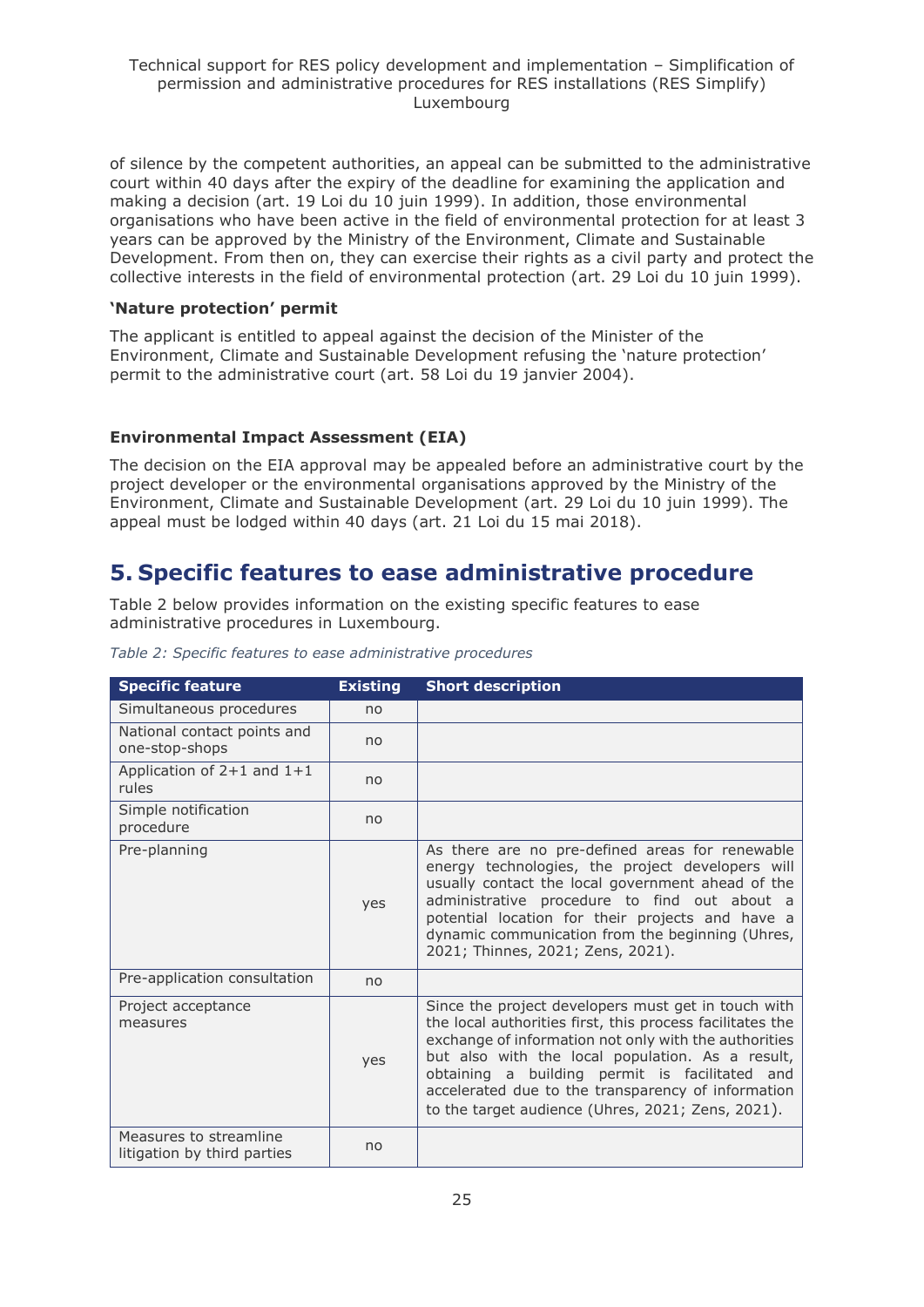| Other | no |  |
|-------|----|--|

## <span id="page-25-0"></span>**6. Indicators to measure the performance of the overall process**

Table 3 below provides information on the indicators to measure the performance of the overall administrative and grid connection process in Luxembourg.

*Table 3: Performance indicators to assess administrative and grid connection processes*

| Performance indicator                                                                                  | <b>Description</b>                                                                                                                                                                                                                                                                                                                                                                                                                                                                                                                                                                               |
|--------------------------------------------------------------------------------------------------------|--------------------------------------------------------------------------------------------------------------------------------------------------------------------------------------------------------------------------------------------------------------------------------------------------------------------------------------------------------------------------------------------------------------------------------------------------------------------------------------------------------------------------------------------------------------------------------------------------|
| Average response time by<br>the competent authorities<br>and TSO/DSO for grid<br>connection procedures | N.A.                                                                                                                                                                                                                                                                                                                                                                                                                                                                                                                                                                                             |
| Process duration                                                                                       | According to the Luxembourg Renewable Energy Association<br>(Société luxembourgeoise des énergies renouvelables - SOLER),<br>the average process duration for onshore wind projects is 2-3<br>years. However, if the EIA stage is delayed due to the request of<br>the Ministry of the Environment for additional information, a<br>project may take up to 10 years. The EIA stage is defined as the<br>most critical within the overall administrative procedure (Uhres,<br>$2021$ ).                                                                                                           |
| Project approval rates                                                                                 | N.A.                                                                                                                                                                                                                                                                                                                                                                                                                                                                                                                                                                                             |
| Costs of administrative<br>processes                                                                   | Usually, the applicant is responsible for covering the costs of all<br>assessments and public hearings. The costs of a construction<br>permit vary based on the relevant municipality, necessary public<br>hearings and assessments, the size of the construction, etc (Uhres,<br>2021).                                                                                                                                                                                                                                                                                                         |
| Share of permits that are<br>legally challenged                                                        | N.A.                                                                                                                                                                                                                                                                                                                                                                                                                                                                                                                                                                                             |
| Share of legal challenges<br>that are overruled                                                        | N.A.                                                                                                                                                                                                                                                                                                                                                                                                                                                                                                                                                                                             |
| Stakeholder interests                                                                                  | It can be observed that the public participation rights are generally<br>well included into the various procedures. This is because permits<br>require public consultation so that the local natural and legal<br>persons can make comments or objections regarding a specific<br>project. In addition, the environmental organisations report good<br>cooperation with the authorities. The number of appeals remains<br>relatively low because the environmental standards are relatively<br>strict for both renewable energy technologies - onshore wind and<br>PV (Uhres, 2021; Zens, 2021). |
|                                                                                                        | Since 2020, many participation procedures have been switched to<br>an online procedure, which did not necessarily lead to a worse<br>involvement of the public, but in some cases even to easier<br>participation due to the more convenient organisation and the<br>possibility of participation over a large distance. However, this<br>switch has given way to a difficulty in reaching older people who<br>are still less used or not used to the online public consultation<br>process (Uhres, 2021).                                                                                       |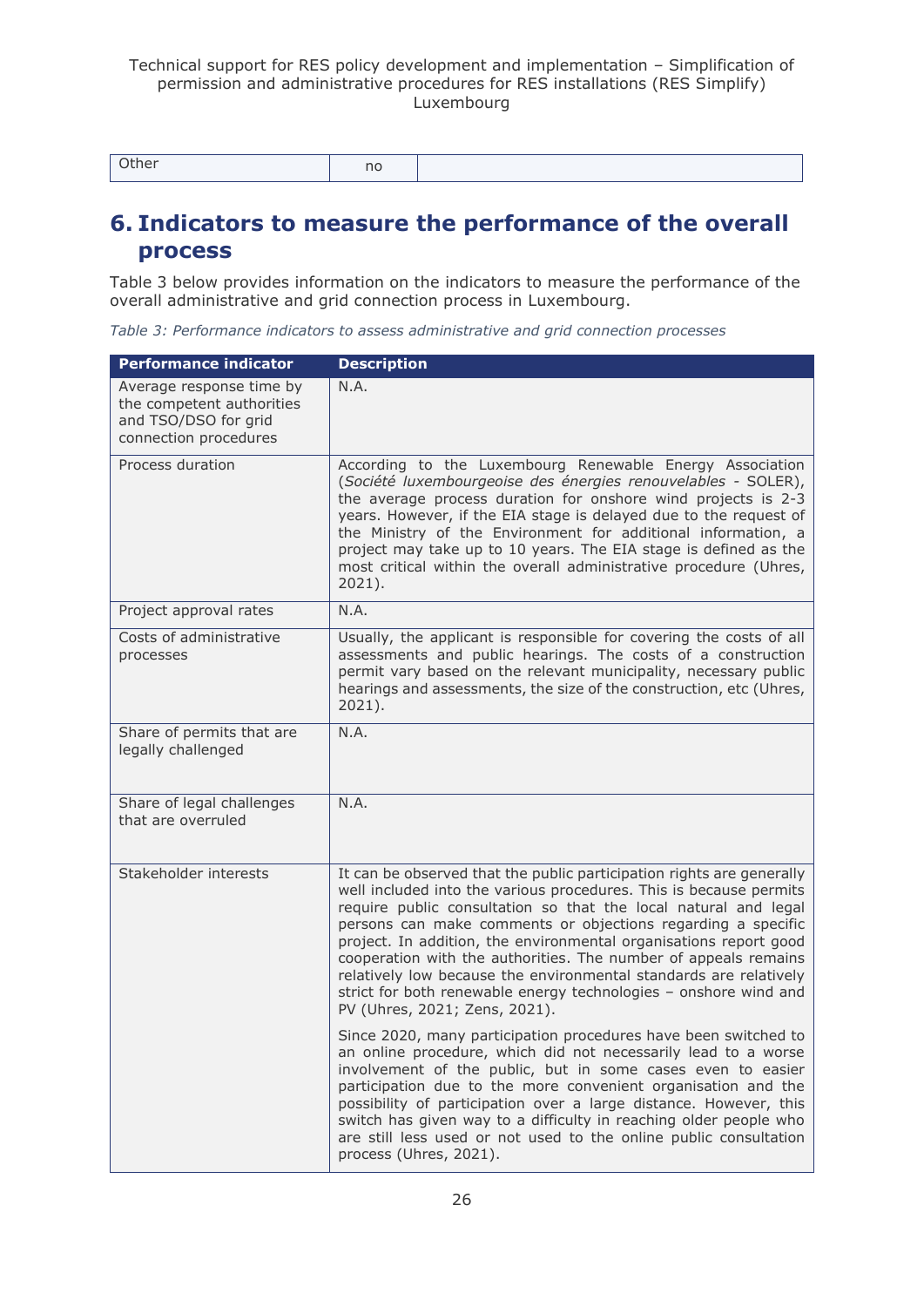## <span id="page-26-0"></span>**References**

- Emwelt.lu, 2019. Evaluation des incidences sur l'environnement (EIE). Available at: <[<https://environnement.public.lu/fr/support/faqs/faq-eie-new.html>](https://environnement.public.lu/fr/support/faqs/faq-eie-new.html) [Accessed 23 March 2021].
- Emwelt.lu, 2020. Zone protégées d'intérêt national. Available at:[<https://environnement.public.lu/fr/natur/biodiversite/mesure\\_3\\_zones\\_espec](https://environnement.public.lu/fr/natur/biodiversite/mesure_3_zones_especes_proteges/zones_protegees_interet_national.html) [es\\_proteges/zones\\_protegees\\_interet\\_national.html>](https://environnement.public.lu/fr/natur/biodiversite/mesure_3_zones_especes_proteges/zones_protegees_interet_national.html) [Accessed 16 March 2021].
- Emwelt.lu, 2021. Les zones Natura 2000 au Grand-Duché de Luxembourg. Available at: [<https://environnement.public.lu/fr/natur/biodiversite/mesure\\_3\\_zones\\_especes\\_](https://environnement.public.lu/fr/natur/biodiversite/mesure_3_zones_especes_proteges/natura_2000.html) [proteges/natura\\_2000.html>](https://environnement.public.lu/fr/natur/biodiversite/mesure_3_zones_especes_proteges/natura_2000.html) [Accessed 16 March 2021].
- Environment Agency, 2021. Relevé des parcs éoliens autorités en vertu de la législation sur les établissements classés. Available at: [<https://environnement.public.lu/dam](https://environnement.public.lu/dam-assets/documents/emweltprozeduren/etablissements_classes/eoliennes/2001-eoliennes-autorisees.pdf)[assets/documents/emweltprozeduren/etablissements\\_classes/eoliennes/2001](https://environnement.public.lu/dam-assets/documents/emweltprozeduren/etablissements_classes/eoliennes/2001-eoliennes-autorisees.pdf) [eoliennes-autorisees.pdf>](https://environnement.public.lu/dam-assets/documents/emweltprozeduren/etablissements_classes/eoliennes/2001-eoliennes-autorisees.pdf) [Accessed 9 April 2021].
- Guichet.lu, 2021. Obstacles à la navigation aérienne, 2021. Available at: [<https://guichet.public.lu/en/entreprises/sectoriel/aviation/espace-aerien](https://guichet.public.lu/en/entreprises/sectoriel/aviation/espace-aerien-aerodromesatm-ans/obstacles-navigation-aerienne.html)[aerodromesatm-ans/obstacles-navigation-aerienne.html>](https://guichet.public.lu/en/entreprises/sectoriel/aviation/espace-aerien-aerodromesatm-ans/obstacles-navigation-aerienne.html) [Accessed 14 May 2021].
- Guichet.lu, 2020. Investment aid for the protection of the environment. Available at: <https://guichet.public.lu/en/entreprises/financement-aides/aidesenvironnement/industrie-services/aide-protec-environnement.html> [Accessed on 5 May 2021].
- Guichet.lu, 2019a Environmental impact assessment (EIA). Available at. [<https://guichet.public.lu/en/entreprises/urbanisme-environnement/incidences](https://guichet.public.lu/en/entreprises/urbanisme-environnement/incidences-environnementales/evaluation-environnementale/incidences-environnement-eie.html)[environnementales/evaluation-environnementale/incidences-environnement](https://guichet.public.lu/en/entreprises/urbanisme-environnement/incidences-environnementales/evaluation-environnementale/incidences-environnement-eie.html)[eie.html>](https://guichet.public.lu/en/entreprises/urbanisme-environnement/incidences-environnementales/evaluation-environnementale/incidences-environnement-eie.html) [Accessed 12 April 2021].
- Guichet.lu, 2019b Operating permit for classified establishments ('commodo/incommodo'). Available at: [<https://guichet.public.lu/en/entreprises/urbanisme-environnement/commodo](https://guichet.public.lu/en/entreprises/urbanisme-environnement/commodo-incommodo/autorisations-commodo/commodo.html)[incommodo/autorisations-commodo/commodo.html>](https://guichet.public.lu/en/entreprises/urbanisme-environnement/commodo-incommodo/autorisations-commodo/commodo.html) [Accessed 23 March 2021].
- Guichet.lu, 2019c 'Nature protection' permit. Available at: [<https://guichet.public.lu/en/entreprises/urbanisme-environnement/construction](https://guichet.public.lu/en/entreprises/urbanisme-environnement/construction-amenagement-site/travaux-bois-eau-zone-protegee/autorisation-protection-nature.html#bloub-6)[amenagement-site/travaux-bois-eau-zone-protegee/autorisation-protection](https://guichet.public.lu/en/entreprises/urbanisme-environnement/construction-amenagement-site/travaux-bois-eau-zone-protegee/autorisation-protection-nature.html#bloub-6)[nature.html#bloub-6>](https://guichet.public.lu/en/entreprises/urbanisme-environnement/construction-amenagement-site/travaux-bois-eau-zone-protegee/autorisation-protection-nature.html#bloub-6) [Accessed 17 March 2021].
- Guichet.lu, 2019d Building permit. Available at: [<https://guichet.public.lu/en/entreprises/urbanisme-environnement/construction](https://guichet.public.lu/en/entreprises/urbanisme-environnement/construction-amenagement-site/construction-transformation-demolition/permis-construire.html)[amenagement-site/construction-transformation-demolition/permis](https://guichet.public.lu/en/entreprises/urbanisme-environnement/construction-amenagement-site/construction-transformation-demolition/permis-construire.html)[construire.html>](https://guichet.public.lu/en/entreprises/urbanisme-environnement/construction-amenagement-site/construction-transformation-demolition/permis-construire.html) [Accessed 13 March 2021].
- Guichet.lu, 2018a. Amendment of a general development plan (PAG). Available at: <https://guichet.public.lu/en/entreprises/urbanisme-environnement/constructionamenagement-site/construction-transformation-demolition/plan-amenagementgeneral.html> [Accessed 23 April 2021].
- Guichet.lu, 2018b. Application for a special development plan (PAP). Available at: [<https://guichet.public.lu/en/entreprises/urbanisme-environnement/construction](https://guichet.public.lu/en/entreprises/urbanisme-environnement/construction-amenagement-site/construction-transformation-demolition/plan-amenagement-particulier.html)[amenagement-site/construction-transformation-demolition/plan-amenagement](https://guichet.public.lu/en/entreprises/urbanisme-environnement/construction-amenagement-site/construction-transformation-demolition/plan-amenagement-particulier.html)[particulier.html>](https://guichet.public.lu/en/entreprises/urbanisme-environnement/construction-amenagement-site/construction-transformation-demolition/plan-amenagement-particulier.html) [Accessed 23 April 2021].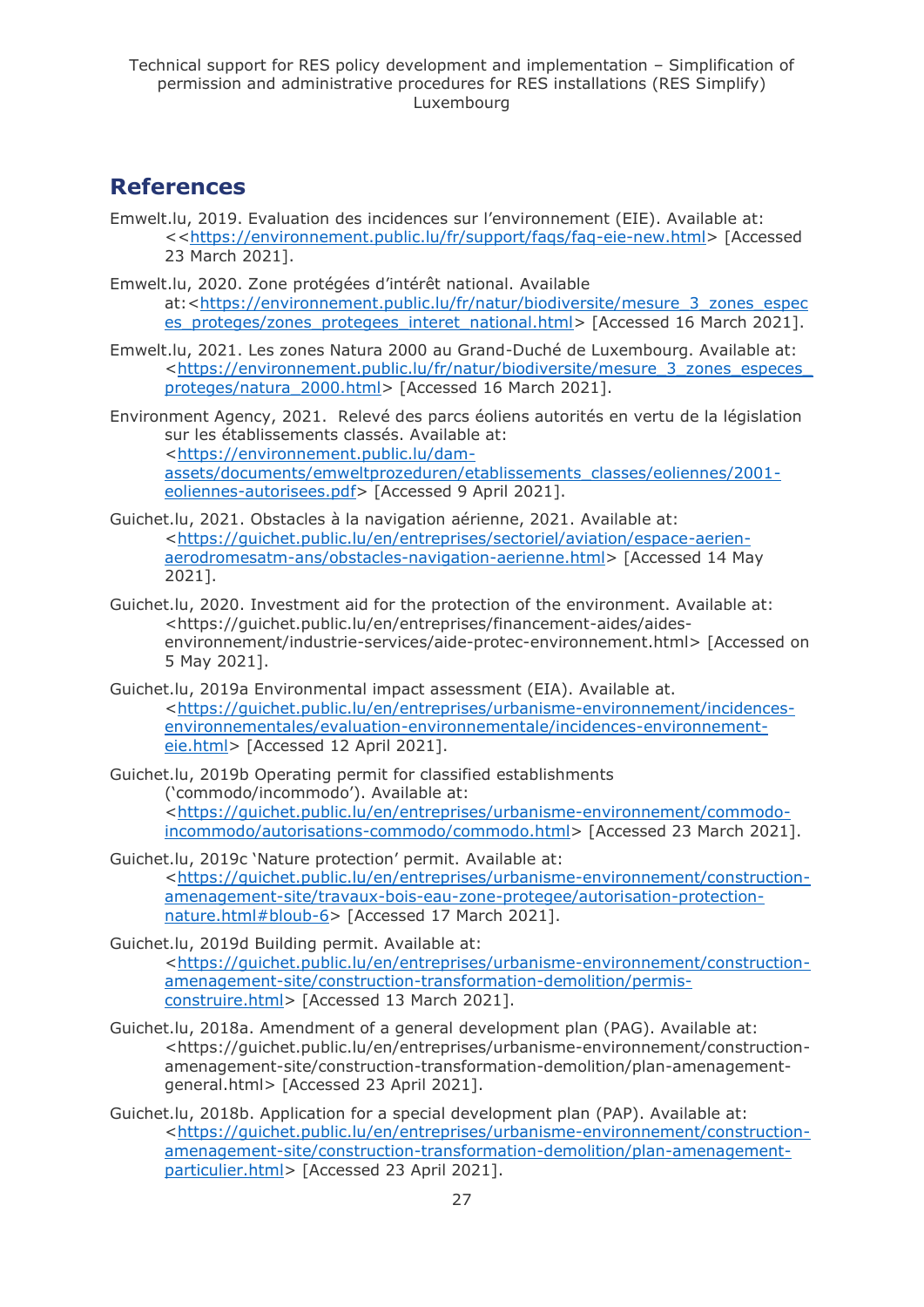Guichet.lu, 2012. Challenging administrative decisions. Available at:< [https://guichet.public.lu/en/citoyens/citoyennete/voies-recours-reglement](https://guichet.public.lu/en/citoyens/citoyennete/voies-recours-reglement-litiges/contestation-decision-administrative/recours-decision-administrative.html)[litiges/contestation-decision-administrative/recours-decision-administrative.html>](https://guichet.public.lu/en/citoyens/citoyennete/voies-recours-reglement-litiges/contestation-decision-administrative/recours-decision-administrative.html) [Accessed 28 May 202 $1$ ].

Gouvernement.lu, 2021 Stratégie gouvernance électronique 2021-2025. Available at: <https://gouvernement.lu/fr/dossiers.gouv\_ctie%2Bfr%2Bdossiers%2Bstrategie gouvernance electronique 2021 2025%2Bstrategie gouvernance electronique 2 021 2025.html> [Accessed 21 May 2021].

Gouvernement.lu, 2020 Visite du ministre de l'Energie Claude Turmes du parc éolien de Mompach: le premier de repowering au Luxemburg, 2020. Available at: [<https://gouvernement.lu/fr/actualites/toutes\\_actualites/articles/2020/12](https://gouvernement.lu/fr/actualites/toutes_actualites/articles/2020/12-decembre/17-turmes-parc-eolien-mompach.html#:~:text=Construites%20en%201996%20sur%20le,éolienne%20de%20type%20Enercon%20E115) [decembre/17-turmes-parc-eolien](https://gouvernement.lu/fr/actualites/toutes_actualites/articles/2020/12-decembre/17-turmes-parc-eolien-mompach.html#:~:text=Construites%20en%201996%20sur%20le,éolienne%20de%20type%20Enercon%20E115)[mompach.html#:~:text=Construites%20en%201996%20sur%20le,éolienne%20d](https://gouvernement.lu/fr/actualites/toutes_actualites/articles/2020/12-decembre/17-turmes-parc-eolien-mompach.html#:~:text=Construites%20en%201996%20sur%20le,éolienne%20de%20type%20Enercon%20E115) [e%20type%20Enercon%20E115>](https://gouvernement.lu/fr/actualites/toutes_actualites/articles/2020/12-decembre/17-turmes-parc-eolien-mompach.html#:~:text=Construites%20en%201996%20sur%20le,éolienne%20de%20type%20Enercon%20E115) [Accessed 13 March 2021].

- Gouvernement.lu, 2019 Accord de coalition 2018-2023. Available at: [<https://gouvernement.lu/fr/publications/accord-coalition/2018-2023.html>](https://gouvernement.lu/fr/publications/accord-coalition/2018-2023.html) [Accessed 15 May 2021].
- International Energy Agency, 2020. Luxembourg 2020: Energy Policy Review. Available at: [<https://www.iea.org/reports/luxembourg-2020>](https://www.iea.org/reports/luxembourg-2020) [Accessed 16 December 2020].
- Luxembourg statistics portal, 2021. Renewable electricity generation by process 1955- 2019. Available at: [<https://statistiques.public.lu/stat/TableViewer/summary.aspx>](https://statistiques.public.lu/stat/TableViewer/summary.aspx) [Accessed 18 May 2021].
- NECP, 2019. Ministry of Energy and Spatial Planning and Ministry of the Environment, Climate and Sustainable Development. Plan national intégré en matière d'énergie et de climat du Luxembourg pour la période 2021-2030 (NECP Luxembourg). Available at: [<https://ec.europa.eu/energy/sites/default/files/documents/lu\\_final\\_necp\\_main\\_f](https://ec.europa.eu/energy/sites/default/files/documents/lu_final_necp_main_fr.pdf)

[r.pdf>](https://ec.europa.eu/energy/sites/default/files/documents/lu_final_necp_main_fr.pdf) [Accessed 4 January 2021].

- PV magazine, 2017. Available at: [<https://www.pv](https://www.pv-magazine.com/2017/05/15/luxembourg-bets-on-solar-additional-2-4-gw-planned-by-2050/)[magazine.com/2017/05/15/luxembourg-bets-on-solar-additional-2-4-gw-planned](https://www.pv-magazine.com/2017/05/15/luxembourg-bets-on-solar-additional-2-4-gw-planned-by-2050/) $by - 2050/$  > [Accessed 25 May 2021].
- Service des sites et monuments nationaux (SSMN), 2020. Available at: [<https://ssmn.public.lu/fr/patrimoine/patrimoine\\_protege.html>](https://ssmn.public.lu/fr/patrimoine/patrimoine_protege.html) [Accessed 23 April 2021].

## **Interviews**

Uhres, G., 2021. Société Luxembourgeoise des Energies Renouvelables S.A (SOLER). Interviewed on 1 March 2021.

Thinnes, F., 2021. Luxembourg GreenPeace. Interviewed on 4 March 2021.

Zens, P., 2021. Eurosolar Lëtzebuerg asbl. Interviewed on 5 March 2021.

## **Legislation**

Loi du 18 juillet 2018 concernant la protection de la nature et des ressources naturelles. Available at: < http://legilux.public.lu/eli/etat/leg/loi/2018/07/18/a771/jo > [Accessed 19 April 2021].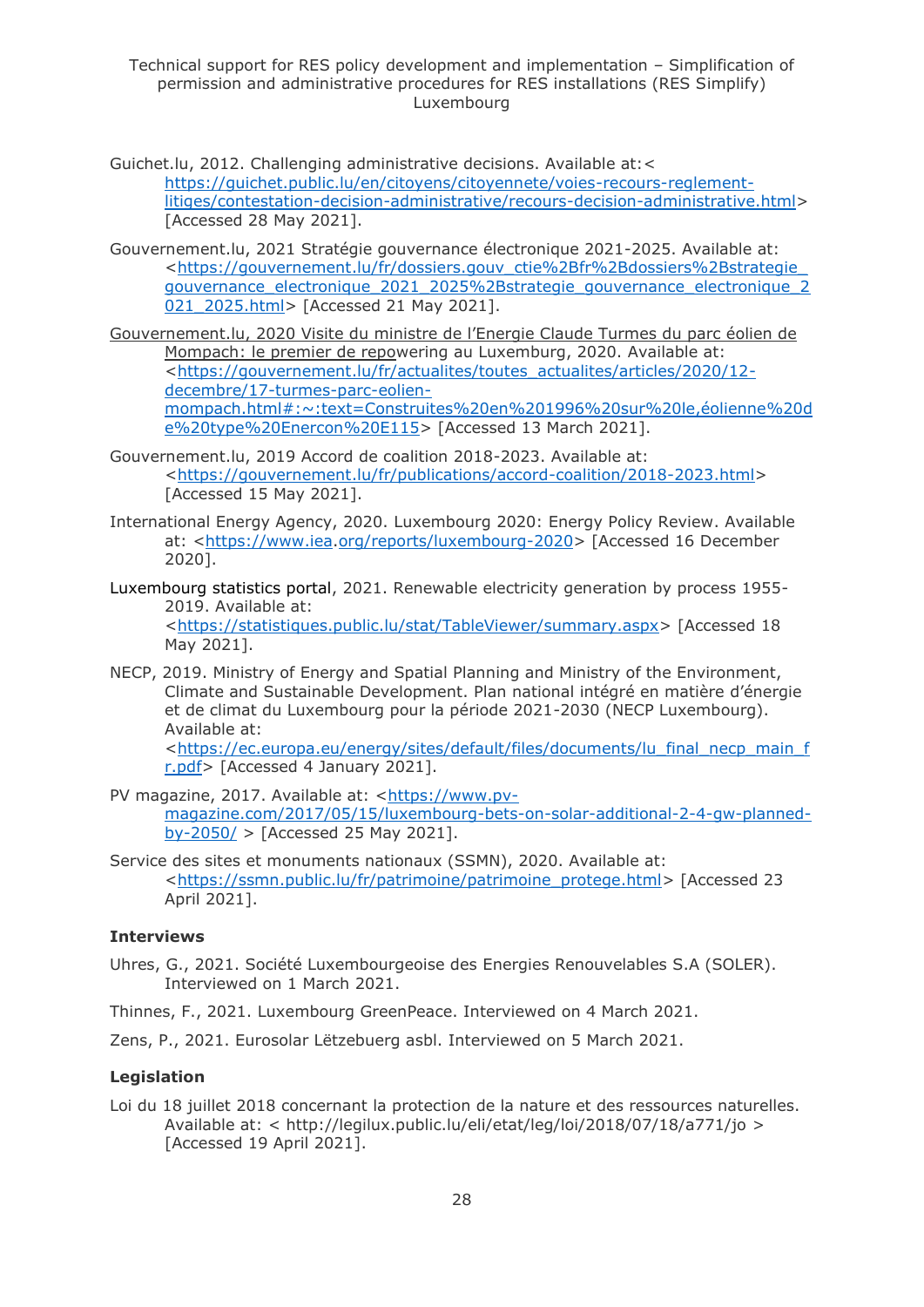- Loi du 18 juillet 1983 concernant la conservation et la protection des sites et monuments nationaux. Available at: <http://legilux.public.lu/eli/etat/leg/loi/1983/07/18/n1/jo> [Accessed 25 March 2021].
- Loi du 19 juillet 2004 concernant l'aménagement communal et le développement urbain. Available at: [<http://legilux.public.lu/eli/etat/leg/loi/2004/07/19/n1/jo>](http://legilux.public.lu/eli/etat/leg/loi/2004/07/19/n1/jo) [Accessed 12 April 2021].
- Loi du 15 mai 2018 relative à l'évaluation des incidences sur l'environnement et portant modification de la loi modifiée du 25 mai 1964 concernant le remembrement des biens ruraux, de la loi modifiée du 10 juin 1999 relative aux établissements classés, la loi modifiée du 19 janvier 2004 concernant la protection de la nature et des ressources naturelles et la loi modifiée du 19 décembre 2008 relative à l'eau. Available at: < [http://legilux.public.lu/eli/etat/leg/loi/2018/05/15/a398/jo>](http://legilux.public.lu/eli/etat/leg/loi/2018/05/15/a398/jo) [Accessed 16 May 2021].
- Loi du 21 avril 1993 relative à l'agrément de personnes physiques ou morales privées ou publiques, autres que l'Etat pour l'accomplissement de taches techniques d'étude et de vérification dans le domaine de l'environnement. Available at: [<http://legilux.public.lu/eli/etat/leg/loi/1993/04/21/n3/jo#:~:text=V1.9.7%20%](http://legilux.public.lu/eli/etat/leg/loi/1993/04/21/n3/jo#:~:text=V1.9.7%20%2D%20202010071413-,Loi%20du%2021%20avril%201993%20relative%20%C3%A0%20l) [2D%20202010071413-](http://legilux.public.lu/eli/etat/leg/loi/1993/04/21/n3/jo#:~:text=V1.9.7%20%2D%20202010071413-,Loi%20du%2021%20avril%201993%20relative%20%C3%A0%20l) [,Loi%20du%2021%20avril%201993%20relative%20%C3%A0%20l'agr%C3%A9](http://legilux.public.lu/eli/etat/leg/loi/1993/04/21/n3/jo#:~:text=V1.9.7%20%2D%20202010071413-,Loi%20du%2021%20avril%201993%20relative%20%C3%A0%20l) [ment%20de,le%20domaine%20de%20l'environnement>](http://legilux.public.lu/eli/etat/leg/loi/1993/04/21/n3/jo#:~:text=V1.9.7%20%2D%20202010071413-,Loi%20du%2021%20avril%201993%20relative%20%C3%A0%20l) [Accessed 19 April 2021].
- Loi du 15 décembre 2017 relative à un régime d'aides à la protection de l'environnement et modifiant la loi du 17 mai 2017 relative à la promotion de la recherche, du développement et de l'innovation ; la loi du 20 juillet 2017 ayant pour objet la mise en place d'un régime d'aide à l'investissement à finalité régionale. Available at: [<http://legilux.public.lu/eli/etat/leg/loi/2017/12/15/a1108/jo>](http://legilux.public.lu/eli/etat/leg/loi/2017/12/15/a1108/jo) [Accessed 6 May 2021].
- Loi modifiée du 13 septembre 2012 portant sur la création d'un pacte climat avec les communes et modification de la loi modifiée du 31 mai 1999 portant institution d'un fonds pour la protection de l'environnement. Available at: [<http://legilux.public.lu/eli/etat/leg/loi/2012/09/13/n1/jo>](http://legilux.public.lu/eli/etat/leg/loi/2012/09/13/n1/jo) [Accessed 15 May 2021].
- Loi du 10 juin 1999 relative aux établissements classes. Available at: [<http://legilux.public.lu/eli/etat/leg/tc/2014/05/14/n1/jo>](http://legilux.public.lu/eli/etat/leg/tc/2014/05/14/n1/jo) [Accessed 21 March 2021].
- Loi du 19 janvier 2004 concernant la protection de la nature et des ressources naturelles modifiant la loi modifiée du 12 juin 1937 concernant l'aménagement des villes et autres agglomérations importantes; complétant la loi modifiée du 31 mai 1999 portant institution d'un fonds pour la protection de l'environnement. Available at: [<http://data.legilux.public.lu/file/eli-etat-leg-memorial-2004-10-fr-pdf.pdf>](http://data.legilux.public.lu/file/eli-etat-leg-memorial-2004-10-fr-pdf.pdf) [Accessed 12 March 2021].
- Loi du 3 février 2021 modifiant la loi modifiée du 1er août 2007 relative à l'organisation du marché de l'électricité. Available at: [<http://data.legilux.public.lu/file/eli-etat](http://data.legilux.public.lu/file/eli-etat-leg-loi-2021-02-03-a94-jo-fr-pdf.pdf)[leg-loi-2021-02-03-a94-jo-fr-pdf.pdf>](http://data.legilux.public.lu/file/eli-etat-leg-loi-2021-02-03-a94-jo-fr-pdf.pdf) [Accessed 19 May 2021].
- Loi du 1er août 2007 relative à l'organisation du marché de l'électricité. Available at: < [http://data.legilux.public.lu/file/eli-etat-leg-memorial-2007-152-fr-pdf.pdf>](http://data.legilux.public.lu/file/eli-etat-leg-memorial-2007-152-fr-pdf.pdf) [Accessed 9 March 2021].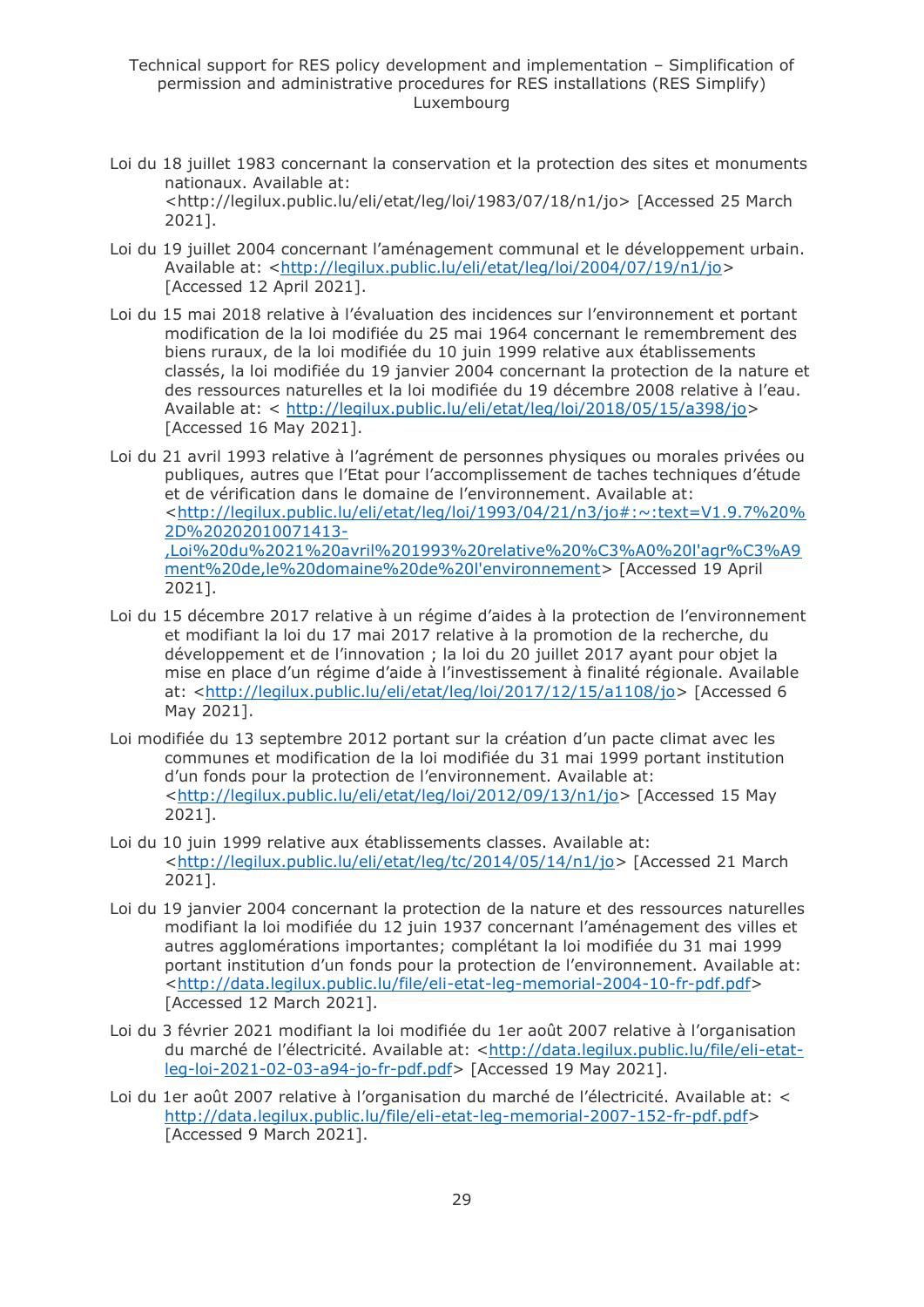- Loi du 3 février 2021 modifiant la loi modifiée du 1<sup>er</sup> août 2007 relative à l'organisation du marché de l'électricité. Available at: [<http://legilux.public.lu/eli/etat/leg/loi/2021/02/03/a94/jo>](http://legilux.public.lu/eli/etat/leg/loi/2021/02/03/a94/jo) [Accessed 12 May 2021].
- Loi du 17 avril 2018 concernant l'aménagement du territoire et modifiant la loi modifiée du 16 août 1967 ayant pour object la creation d'une grande voirire de communication et d'un fonds des routes; la loi modifiée du 15 mars 1979 sur l'expropriation pour cause d'utilié publique; la loi modiifée du 19 juillet 2004 concernant l'aménagement communal et le développement urbain. Available at: [<http://data.legilux.public.lu/file/eli-etat-leg-loi-2018-07-18-a771-jo-fr-pdf.pdf>](http://data.legilux.public.lu/file/eli-etat-leg-loi-2018-07-18-a771-jo-fr-pdf.pdf) [Accessed 24 May 2021].
- Loi du 21 juin 1999 portant règlement de procedure devant les juridictions administratives et modifiant la loi générale des impôts, la loi modifiée du 1er mars 1952 modifiant certaines dispositions relatives aux impôts directs, la loi du 27 août 1977 concernant le statut des fonctionnaires entrées au service d'institutions internationales, la loi modifiée du 10 août 1991 sur la profession d'avocat, la loi modifiée 13 mars 1993 relative à l'exécution en droit luxembourgeois de la Directive No. 89/665 du Conseil du 21 décembre 1989 portant coordination des dispositions législatives, réglementaires et administratives relatives à l'application des procédures de recours en matière de marchés publics, la loi du 7 novembre 1996 portant organisation des juridictions de l'ordre administratif. Available at: < [http://data.legilux.public.lu/file/eli-etat-leg-memorial-1999-98-fr-pdf.pdf>](http://data.legilux.public.lu/file/eli-etat-leg-memorial-1999-98-fr-pdf.pdf) [Accessed 28 March 2021].
- Loi du 21 mai 1999 concernant l'aménagement du territoire. Available at: [<http://data.legilux.public.lu/file/eli-etat-leg-memorial-1999-61-fr-pdf.pdf>](http://data.legilux.public.lu/file/eli-etat-leg-memorial-1999-61-fr-pdf.pdf). [Accessed 18 March 2021].
- Règlement du Grand-Ducal du 29 janvier 2004 concernant la protection de la nature et des ressources naturelles. Available at: [<file:///Users/Kana97/Desktop/http\\_\\_\\_data.legilux.public.lu\\_file\\_eli-etat-leg](file:///C:/Users/Kana97/Desktop/http___data.legilux.public.lu_file_eli-etat-leg-memorial-2004-10-fr-pdf.pdf)[memorial-2004-10-fr-pdf.pdf>](file:///C:/Users/Kana97/Desktop/http___data.legilux.public.lu_file_eli-etat-leg-memorial-2004-10-fr-pdf.pdf) [Accessed 20 March 2021].
- Règlement grand-ducal du 17 mai 2006 déclarant obligatoire le plan d'occupation du sol « Aéroport et environs ». Available at: < [http://data.legilux.public.lu/file/eli-etat](http://data.legilux.public.lu/file/eli-etat-leg-memorial-2006-101-fr-pdf.pdf)[leg-memorial-2006-101-fr-pdf.pdf>](http://data.legilux.public.lu/file/eli-etat-leg-memorial-2006-101-fr-pdf.pdf) [Accessed 13 March 2021].
- Règlement du Grand-Ducal du 1<sup>er</sup> août 2014 relatif à la production d'électricité basée sur les sources d'énergie renouvelables. Available at: [<http://legilux.public.lu/eli/etat/leg/rgd/2014/08/01/n1/jo>](http://legilux.public.lu/eli/etat/leg/rgd/2014/08/01/n1/jo) [Accessed 4 January 2021].
- Règlement du Grand-Ducal du 1er août 2007 relative à l'organisation du marché de l'électricité. Available at: [<http://legilux.public.lu/eli/etat/leg/loi/2007/08/01/n13/jo>](http://legilux.public.lu/eli/etat/leg/loi/2007/08/01/n13/jo) [Accessed 4 January 2021].
- Règlement du Grand-Ducal du 10 main 2012 portant nouvelles nomenclature et classification des établissement classés et modifiant le règlement Grand-Ducal modifié du 14 septembre 2000 concernant les études de risques et les rapports de sécurité & le règlement Grand-Ducal modifié du 7 mars 2003 concernant l'évaluation des incidences de certains projets publics et privés sur l'environnement. Available at:

[<http://legilux.public.lu/eli/etat/leg/rgd/2012/05/10/n2/jo>](http://legilux.public.lu/eli/etat/leg/rgd/2012/05/10/n2/jo) [Accessed 2 March 2021].